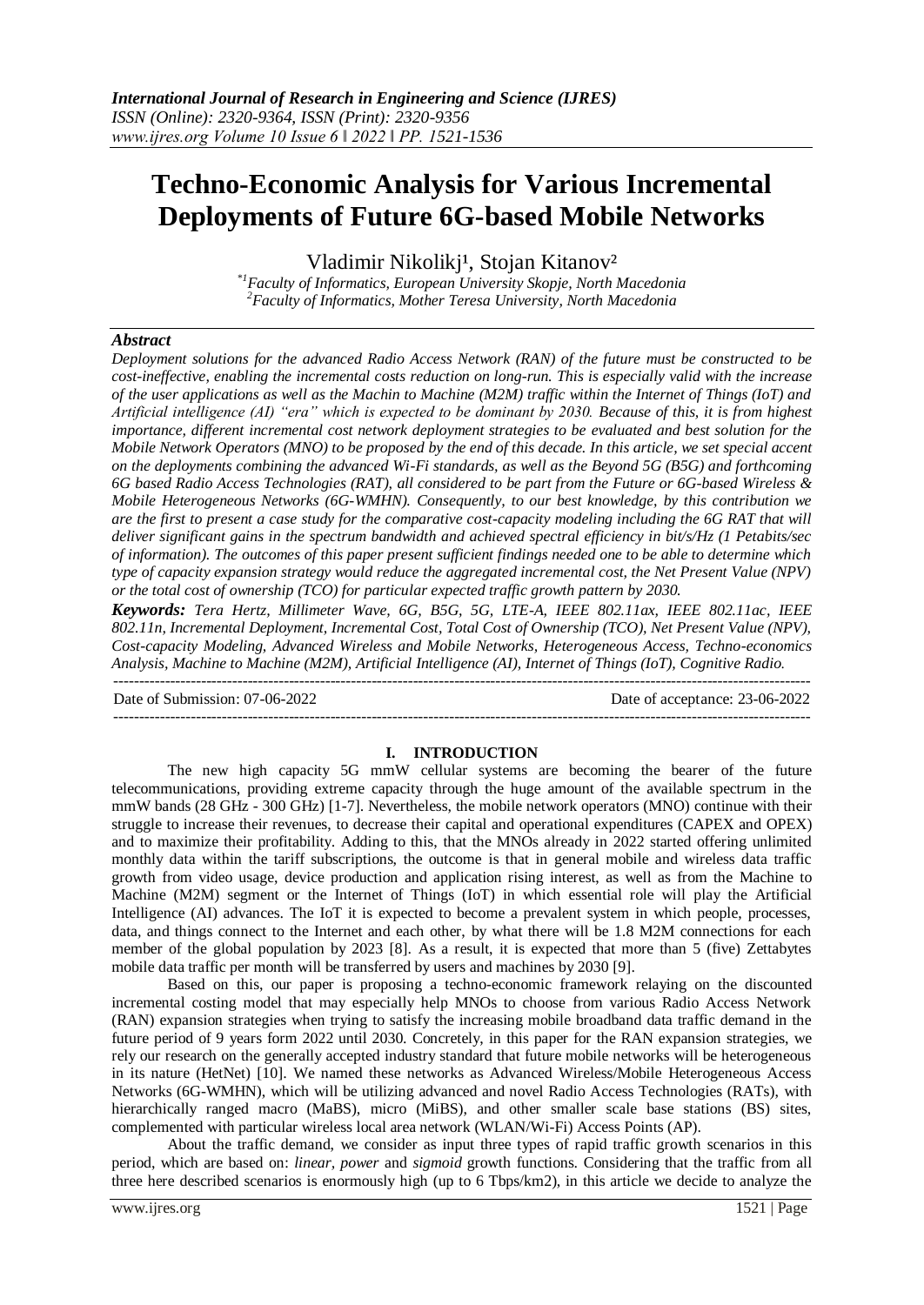impact on the network cost-efficiency that will potentially arrive with the forthcoming disruptive technologies and approaches that could lead to both architectural and component design to serve as basis for the cellular network from the 6<sup>th</sup> Generation or, "6G".

According to the [11-14], the frequencies from 100 GHz to 3 THz (Terahertz range) are the resource from potential interest to be considered as capable for talking the enormous mobile broadband data demands. With channels bandwidths of up to 10GHz and superior spectral efficiency, will bring to reality the provisioning of the astonishing data rates from the order of *1.0 Petabits/sec* of information. According to [11] the 6G era is likely to become commercial in the 2025–2035 time frame. Consequently, in our analysis we introduce the 6G RAT as of year 2027. For the period 2022-2026 we also consider multi-RAT approaches designed with the 4G LTE-Advance (LTE-A) RAT for the MaBS and MiBs layers, complemented with the 5G mmW MiBS sites and APs equipped with high speed and advanced IEEE standards like 802.11n, 802.11ac and 802.11ax. Similar as for the 5G mmW, for the 6G THz we consider the installation of the MiBS in the analyzed dense hot-spot urban area of *25,000* .

All these advances into the various RAT to be commercialized by 2030, were our exact motivation to assess their feasibility from techno-economic perspective they to become the main components of the future 6G-WMHN. Hence, in this article by using a case study of incremental cost-based network deployment strategies, we present the comparative cost-capacity modeling of beyond 5G and 6G based WMHN. From the deployment layout mainly based on the BSs with higher ranges, used as reference, we compare in the period of 9 years, different paths to upgrade or introduce new additional BSs/APs sites in the "hot spot" areas for the goal to satisfy the excessive traffic on yearly level. The results present sufficient findings needed one to be able to determine which type of capacity expansion strategy would reduce the aggregated incremental cost or the Total Cost of Ownership (TCO) and more positive Net Present Value (NPV) for certain expected traffic growth pattern. Also, we put special focus on the time component in the research related to the moment when particular investment is done, since a solution that minimizes incremental costs in the short run may be cost inefficient in the long run if traffic demand bursts significantly, and opposite.

This paper consists of 8 sections. Section 2 provides an overview of the most significant related work. Section 3 covers a dimensioning approach of the traffic capacity used. Next, we describe few possible capacity expansion strategies in front of the MNO to be chosen from. Section 5 defines the key parameters of all RATs used in this article. Then, we elaborate the cost modeling with special accent on the incremental deployment aspects. Prior the conclusion section, the results and findings related to the incremental cost analysis are delivered.

#### **II. REVIEW OF LITERATURE**

The techno-economic framework presented in this article is a successive stage from our previously published related work on the comparative cost-capacity analysis of the future wireless HetNets e [15-22]. Compared to our previous research, with the approach in this article, but same as in our article [21], we consider capacity expansion strategies as a function of not constant or incremental traffic load. The key differences compared to our article [21] is that in this article we introduce additional and new advanced RATs like the 6G Teraherz at the MiBS layer, as well as the IEEE 802.11ax AP at the smaller cells layer. Furthermore, compared to our research [21] in this case study we introduce more complex traffic growth scenarios, which in all three growth functions (linear, power, and sigmoid) considers severe mobile broadband data loads. Furthermore, with the research in this article we extend the observation period to year 2030, unlike the previous covering the period until 2025. Finally, to our best knowledge, through this article we are the first to present a case study for the comparative cost-capacity modeling including the 6G Teraherz RAT.

Concerning the other authors related work, we base our techno-economic analysis to the references [23-38] covering the various aspects of cost-efficient capacity expansion strategies of HetNets using multi-RAT or multi-BS/AP solutions. We particularly base our incremental cost analysis with non-steady state traffic conditions based on [23, 31, 37]. More precisely, these publications cover the differences between deployments that minimize costs in different time perspectives. Thus, [23] considers for the macro layer the HSPA and in last stage of the time period under analysis only the LTE, where the hotspots are covered by Wi-Fi APs equipped with IEEE 802.11a and IEEE 802.11n equipment. Analysis of cost aspects over time using the LTE RAT in the macro layer complemented with FBS sites and IEEE802.11g and IEEE802.11n for the hot spot layer are covered in [31]. The both, [23] and [31] only consider a single carrier frequency in the macro cellular layer by what the incremental cost estimates presented there could be slightly overestimated. Furthermore, authors in [23] consider two traffic growth scenarios (a conservative and high growth) across the years and [31] and [37] single traffic growth scenarios, by what obtained results for the aggregated incremental cost are more limited from the differentiation point of view. Furthermore, most of the results presented in these papers are based on the use of microwave frequency bands higher than 800 MHz [34] and lower than 2.6 GHz bands and the use of system bandwidth ranging from 5 MHz, 10 MHz [37], 15 MHz, [23], and up to maximum 20 MHz, [27, 28, 31].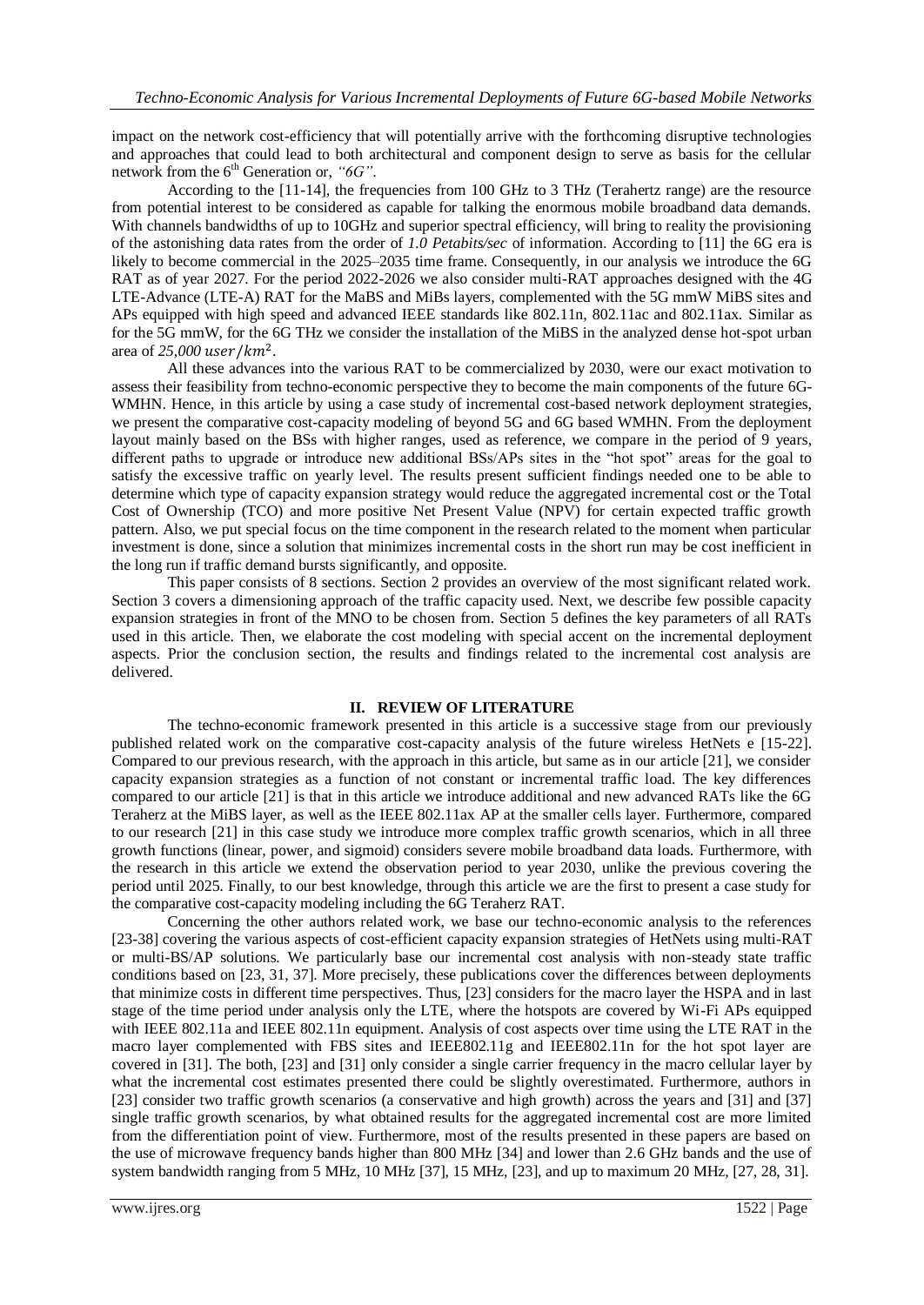As summary, regardless that the approaches in all this related research provides important understandings on the cost-capacity relationship based on the various network deployments, the time variable was not strictly addressed. Consequently, here we focus on the strategies to match the 6G-WMHN deployment over the time or with consideration of the future M2M dominant growing traffic loads.

#### **III. NETWORK CAPACITY DIMENSIONING**

For the traffic capacity dimensioning in this paper, we rely on the dimensioning concepts covered into our related contribution [21] and [37]. With this approach the ultimate goal is to assess the Peak area traffic demand in particular geographical area *G* [Tbps/km<sup>2</sup>], for the various traffic growth scenarios in the period 2022-2030 in the 5G, B5G and 6G era. The outcomes from results in this section, will be inputs to assess the TOC and NPV of the various 6G-WMHN incremental deployments presented in the following sections.

With the introduction of 5G nowadays and with further data rates benefits arising from the B5G and 6G RATs, - it is highly expected that the mobile traffic volumes will continue to grow further enormously. According to [8], within the M2M connections category (which is also referred to as IoT), connected home applications will have the largest share and connected car will be the fastest growing application type, or by numbers, connected home applications will have nearly half or 48 percent of M2M share by 2023 and Connected car applications will grow the fastest at 30 % Compound Annual Growth Rate (CAGR) over the forecast period (2018–2023). Certainly, on top of this, also it should be added the traffic produced by the future ultra-reliable and low latency applications user applications (voice, data and multimedia). For this reason, we utilize the *Long-Term-Large-Scale* traffic model, which brings significant accuracy in the targeted area traffic demand in the any moment of time, as shown by the following equation:

$$
G(t) = \theta \cdot \beta(t) \sum_{k} g_k \cdot t_k \text{ [Tbit/s/km2]}
$$
 (1)

where  $\beta(t)$  represents a typical daily traffic variation in terms of percentage of number of active users for a given time *t* and  $g_k$  and  $t_k$  represent the average data rate and the fraction of the subscribers using terminal type *k*, respectively. For more accurate representation of the findings, we based our results on the *Peak area traffic demand* at the *Busy Hour (BH)*, represented as follows:

$$
G \left[ \text{Tbps/km}^2 \right] = \max_l (G(t)) \tag{2}
$$

As per standardized definition, Busy Hour Traffic is determined as percentage of the total daily traffic units obtained during the Busy Hour. With this regard, we consider various values of the indicator  $\beta(t)$ representing the number of subscribers which are active during the busy/peak hour. Assuming various levels of BH across the years until 2030, as well as various CAGR levels, then various ratios of heavy versus regular users, as well as different type of end-user devices including the M2M traffic, too, in this article we consider the following three traffic growth scenarios:

- 1. *High Demand Scenario* Linear Mobile Data Traffic Growth. Linear growth means that the data traffic as variable grows by the same amount in each time step.
- 2. *Very High Demand Scenario* Mobile Data Traffic Growth based on Power function fitting. In our case we assume an n exponential function in the growth of the traffic, by 1.5 times increment every next year.
- 3. *Extreme Demand Scenario* Mobile Data Traffic Growth based on "*S-curve*" or Sigmoid shape function. For the period 2025-2030, we assume two times lower CAGR, as we expect the growth of the devices to slow down in the last period of the observation, what is especially valid for the growth trends following the sigmoid function.

For each of these three scenarios, based on the [39], [9], we consider the following four traffic sources from: Smartphones, Smart devices (e.g., Laptops, Tablets) and M2M. Apart from the M2M, for each of these devices we determine fraction of the users  $t_k$  using certain terminal type *k* (i.e.,  $t_{pc}$ ,  $t_{table}$ ,  $t_{smartphone}$ ). We consider that a single user may use more than one device, by what the number of devices also adding the M2M will be higher than the number of users in certain geographical area. Neglecting the diminishing contribution into the data traffic of the feature phone devices, according to [8], [9], [40], and [41] the following key estimates can be drawn for the future of mobile data traffic demand:

- by 2026, the smartphones will contribute with 77.6% in 2025 and the smart devices share will reach 17.1% in 2030;
- the global M2M subscription will reach 97 billion by 2030;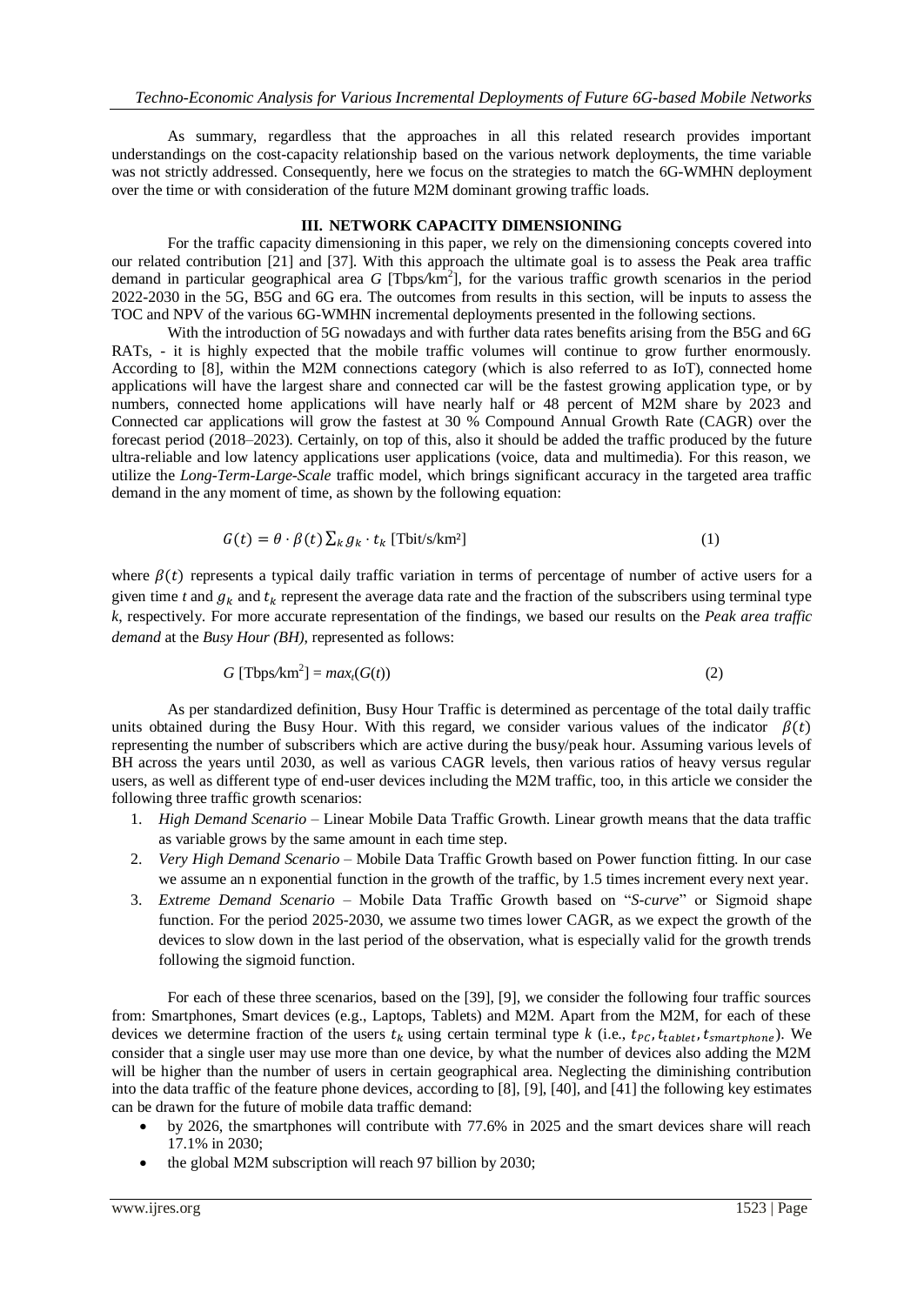- the traffic volume consumed by M2M services will be 7% of the total in 2020 and 12% of the total in 2030.
- Mobile traffic (without M2M traffic) is estimated to grow at an annual average rate (Compound Annual Growth Rate (CAGR) of around 54% by 2030;
- mobile traffic (including M2M traffic) will be growing at an annual average rate (CAGR) of around 55% by 2030.
- mobile traffic per subscriptions per month is estimated to grow at an annual average rate (CAGR) of around 47% by 2030;
- It is estimated that each subscriber will consume from 12.1 GB in 2022 to 39.4 GB of data traffic per month in 2025 in average and this amount will be around 257 GB in 2030;
- Video traffic will be 4.2 times than non-video in 2025 and 6 times in 2030.
- The forecast model, modelled with an S-curve, predicts possible mobile broadband traffic growth on global scale between 26-times and 70-times from 2020 to 2030.
- Smartphones continue to be at the epicenter of this development as they generate most of the mobile data traffic today – about 97 percent – a share that is projected to increase throughout the forecast period until 2030.
- Globally, the average usage per smartphone is 11.4GB. In 2027, average traffic usage per smartphone is expected to reach 53GB/month in North America.
- The monthly global average usage per smartphone will reach 11.4GB by the end of 2021 and is forecast to reach 41GB by the end of 2027.
- The fastest growing mobile device category is M2M followed by smartphones. The mobile M2M category is projected to grow at a 30 percent CAGR from 2018 to 2023. Smartphones will grow at a 7 percent CAGR within the same period.
- M2M connections will be half of the global connected devices and connections by 2023. The share of Machine-To-Machine (M2M) connections will grow from 33 percent in 2018 to 50 percent by 2023. By 2023, M2M connections will be half or 50 percent of the total devices and connections.
- Smartphones will grow the second fastest, at a 7 percent CAGR (increasing by a factor of 1.4).
- PCs will continue to decline (a 2.3 percent decline) over the forecast period. However, there will more PCs than tablets throughout the forecast period and by the end of 2023 (1.2 billion PCs vs. 840 million tablets).

Based on these assumptions, the Figure 1 and Figure 2, summarizes the inputs for the traffic growth scenarios, related to the overall connection shares between users and M2M, as well as the shares between the Smartphones and Smart devices like tablets, PCs, and laptops in the period 2022-2030.

For the sake of simplicity, we totally neglect the non-smart devices as irrelevant for the mobile broadband data traffic, by what we assume that the mobile data load is fully divided between the smartphones, smart devices and M2M which are the only three type of mobile data generating devices considered in the future until 2030. Based on all these metrics we study different assumptions for each of the three traffic growth scenarios. Thus, we assume that that *h%* of the subscribers are categorized as heavy users, the average daily data rate for terminal *k* can be defined as:

$$
g_{k} = \left[ h \cdot g_{k}^{\text{heavy}} + (100 - h) g_{k}^{\text{regular}} \right] / 100 \qquad \text{[Gbit/s]}
$$
 (3)

Here  $g_k^{heavy}$  $g_k^{heavy}$  [Gbit/s] and  $g_k^{regular}$ *g*<sup>regular</sup> [Gbit/s] represent the hourly average data rate of a heavy and an regular user, respectively, what can be calculated based on the estimated hourly average usage of a heavy and a regular user  $G_k^{heavy}$  [GB/hour] and  $G_k^{regular}$  [GB/hour], based on the following equation:

$$
g_{\n\begin{array}{cc}\n\end{array}}^{\n\text{heavy / regular}} = G_{\n\begin{array}{cc}\n\end{array}}^{\n\text{heavy / regular}} \cdot 1024 \cdot \frac{8}{3600} \qquad \text{[Gbit/s]} \tag{4}
$$

Unlike [37] and as presented in [21], we will consider also growth of the  $\beta_{MAX}$  value across the 9 years period from 2022 until 2030. It should be noted that for the  $\theta$  we consider constant and very high density in BH of 25,000 user/km<sup>2</sup> representing a hot-spot area of Xidan area in the capitol city of Beijing, China, as per the historical data provided by current networks of Chinese operators for 2020 [9].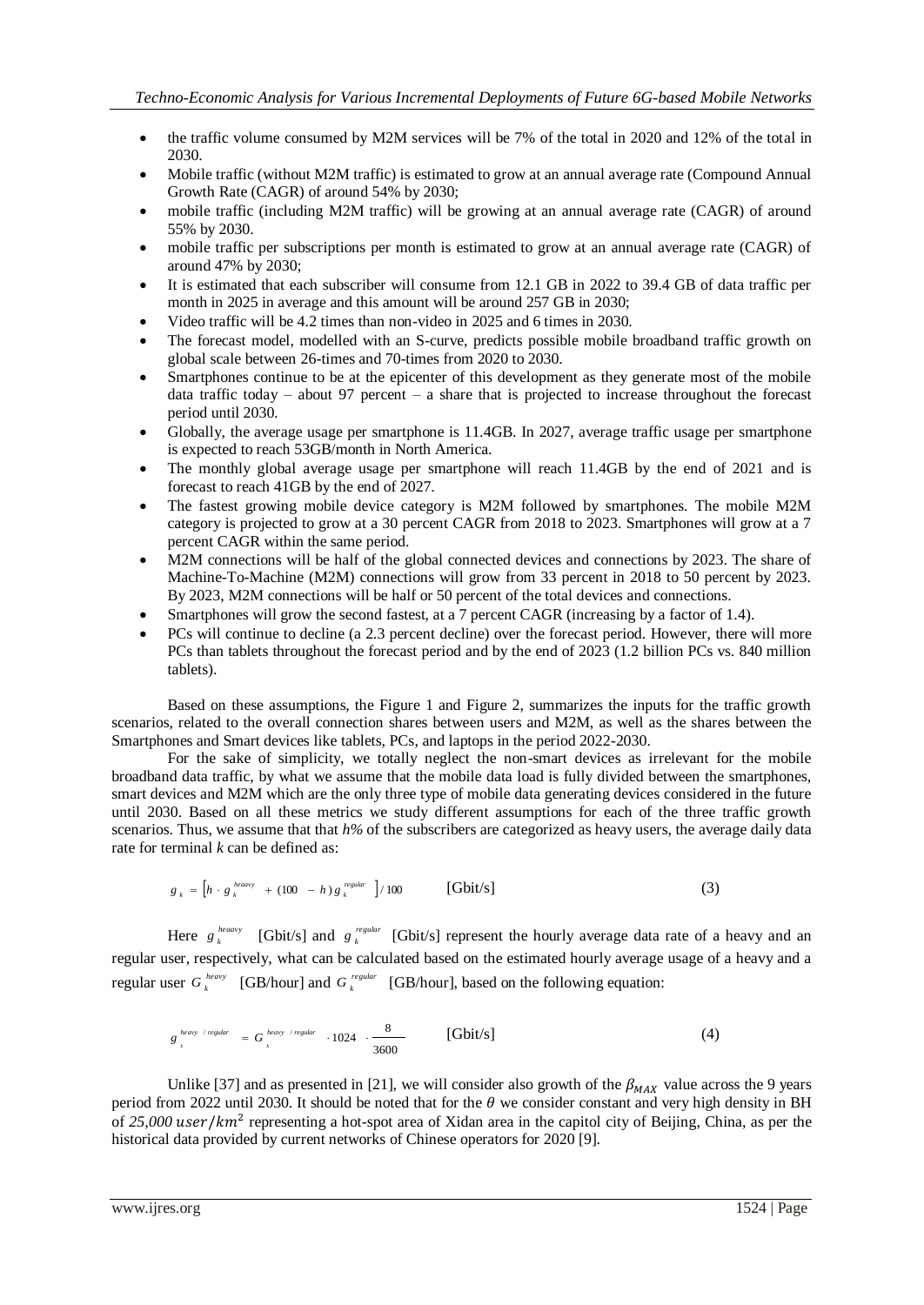

**Figure 1: Shares between the users and machines from the overall connections until 2030**.



Connection shares between Users' Devices



Consequently, Table 1 summarizes the conversions of the various considered load/user/month to the user data rates (Mbps) in line with (5):

$$
C_{AREA} = R \cdot \rho_{AREA} \qquad \qquad [\text{Tbps/km}^2] \tag{5}
$$

where, *R* denotes the demanded data rate per user (Gbps/user) and  $\rho$ <sub>(bus/res)</sub> (users/km<sup>2</sup>) the user density. As it can be seen, it is shown all the estimated values used as input for the Power Growth Scenario, for the Smartphones, Smart Devices and M2M, resulting in the overall area capacity within the last column. Furthermore, the resulting average area throughput on downlink for the three traffic growth scenarios is presented in Figure 3.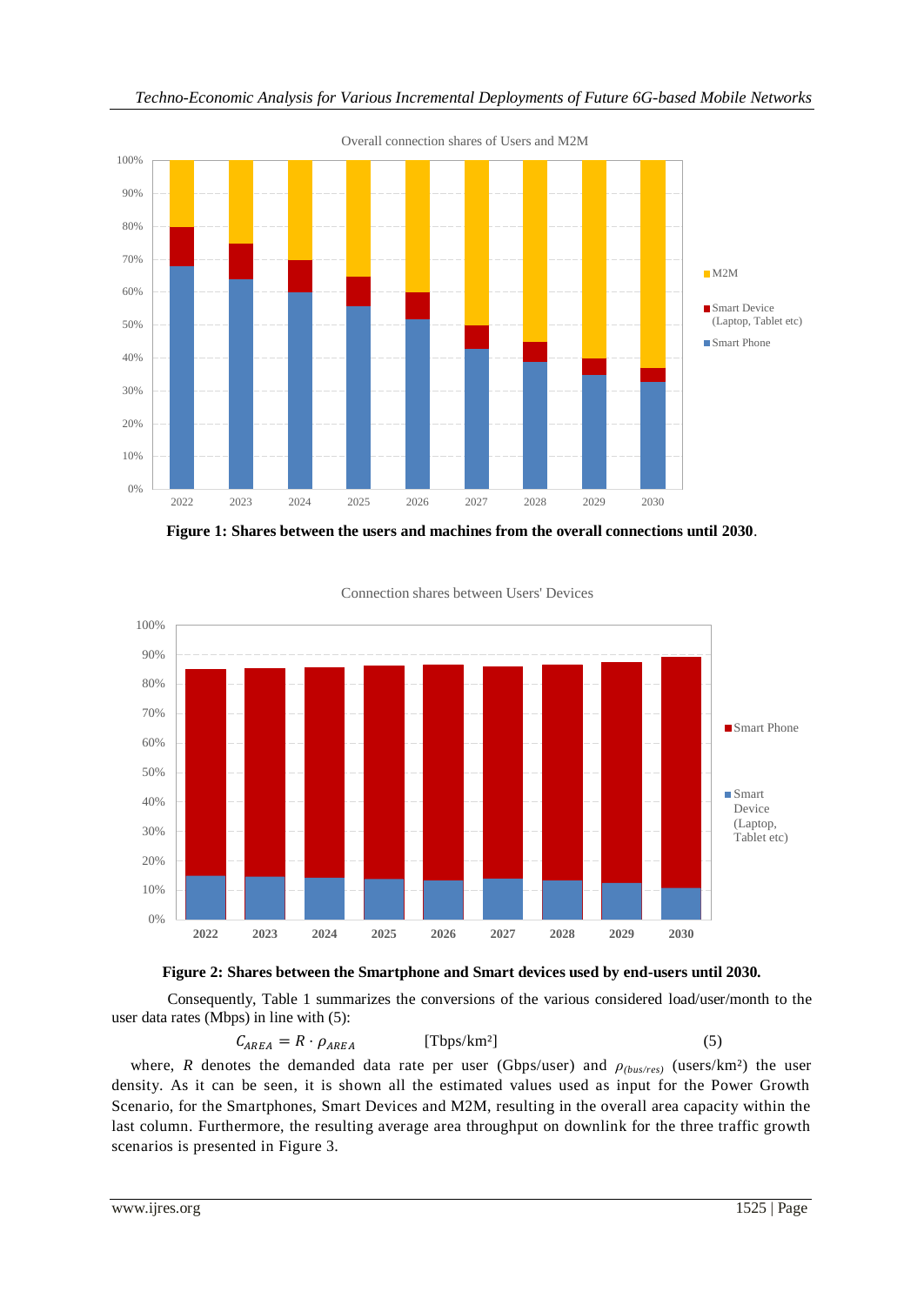

Average Area Capacity (Tbps/km²])

**Figure 3: Average area capacity for the three traffic growth scenarios.**

**Table 1 Detailed estimation parameters for the Incremental total capacity generated in the hot-spot urban area in the Xidan area of the capitol city of Beijing, China, for the Power Growth Scenario in the period 2022-2030.**

|                     |                  |                                   | Smartphone |               |                         | <b>Smart Device</b> |               | M2M                     |           |                     |                         |       |            |
|---------------------|------------------|-----------------------------------|------------|---------------|-------------------------|---------------------|---------------|-------------------------|-----------|---------------------|-------------------------|-------|------------|
| Year of<br>analysis | Share of Monthly |                                   |            |               | Monthly                 |                     |               | Monthly                 |           | M2M<br>Contirubtuin |                         |       |            |
|                     | heavy            | mobile data Average               |            | Users         | mobile data Average     |                     | <b>Users</b>  | mobile data   Average   |           | in ovreall          | User                    | Lamda | Area       |
|                     | $y$ sers ( $h$   | (Gk)                              | data rate  | share (tk)    | (Gk)                    | data rate           | share (tk     | (Gk)                    | data rate | connections         | density per   Max (Busy |       | Capacity   |
|                     | $\%$             | $[GB/monht]$ <sub>gk</sub> (Mbps) |            | $\frac{9}{0}$ | [GB/monht] $g_k$ (Mbps) |                     | $\frac{0}{0}$ | [GB/monht] $g_k$ (Mbps) |           | (%)                 | km2                     | Hour) | (Tbps/km2) |
| 2022                | 50%              | 50                                | 2.1        | 85.0%         | 300                     | 12.8                | 15.0%         | 26                      | 1.1       | 20%                 | 25,000                  | 20%   | 0.02       |
| 2023                | 55%              | 75                                | 3.4        | 85.3%         | 450                     | 20.693333           | 14.7%         | 40                      | 1.8       | 25%                 | 25,000                  | 30%   | 0.05       |
| 2024                | 60%              | 113                               | 5.5        | 85.7%         | 675                     | 33.28               | 14.3%         | 59                      | 2.9       | 30%                 | 25,000                  | 40%   | 0.11       |
| 2025                | 65%              | 169                               | 8.9        | 86.2%         | 1013                    | 53.28               | 13.8%         | 89                      | 4.7       | 35%                 | 25,000                  | 50%   | 0.22       |
| 2026                | 70%              | 253                               | 14.2       | 86.7%         | 1519                    | 84.96               | 13.3%         | 133                     | 7.5       | 40%                 | 25,000                  | 60%   | 0.43       |
| 2027                | 75%              | 380                               | 22.5       | 86.0%         | 2278                    | 135                 | 14.0%         | 200                     | 11.9      | 50%                 | 25,000                  | 70%   | 0.88       |
| 2028                | 80%              | 570                               | 35.6       | 86.7%         | 3417                    | 213.84              | 13.3%         | 300                     | 18.8      | 55%                 | 25,000                  | 80%   | 1.65       |
| 2029                | 85%              | 854                               | 56.3       | 87.5%         | 5126                    | 337.77              | 12.5%         | 450                     | 29.7      | 60%                 | 25,000                  | 90%   | 3.06       |
| 2030                | 90%              | 1281                              | 88.7       | 89.2%         | 7689                    | 532.17              | 10.8%         | 675                     | 46.7      | 63%                 | 25,000                  | 95%   | 5.13       |

## **IV. RADIO ACCESS NETWORK MODELING**

The techno-economic analysis of this paper is based on illustrated Beyond 5G and 6G RAN Architecture of 6G-WMHN illustrated in Figure 4. As per this envisaged architecture, its combines various single or multi–Radio Access Technologies (RATs) with hierarchically ranged macro (MaBS), micro (MiBS), pico (PBS) and femto (FBS) base stations (BS) sites, complemented with certain wireless local area network WLAN or Wi-Fi AP. For the sake of simplicity in this article we will limit our analysis to the MiBS level. As it can be seen, the architecture also considers the 6G Teraherz based MiBS small cells, too.

Authors in [10] outlined that the 5G and B5G networks will be HetNets that consist of nodes/cells with heterogeneous characteristics and capacities, which will result in a multi-tier architecture. Today's and HetNets from the near future (utilizing RATs like 4G LTE-Advanced) "live" with limited microwave spectrum. According to [1], the "millimeter wave (mmW) interface", is considered as one of the five potentially disruptive technologies and approaches that could lead to both architectural and component design to serve as basis for the fifth generation (5G) cellular network. The authors of the [2-7], have presented significant methodologies for new mmW systems, utilizing the huge amount of the available spectrum in the mmW bands (28 GHz - 300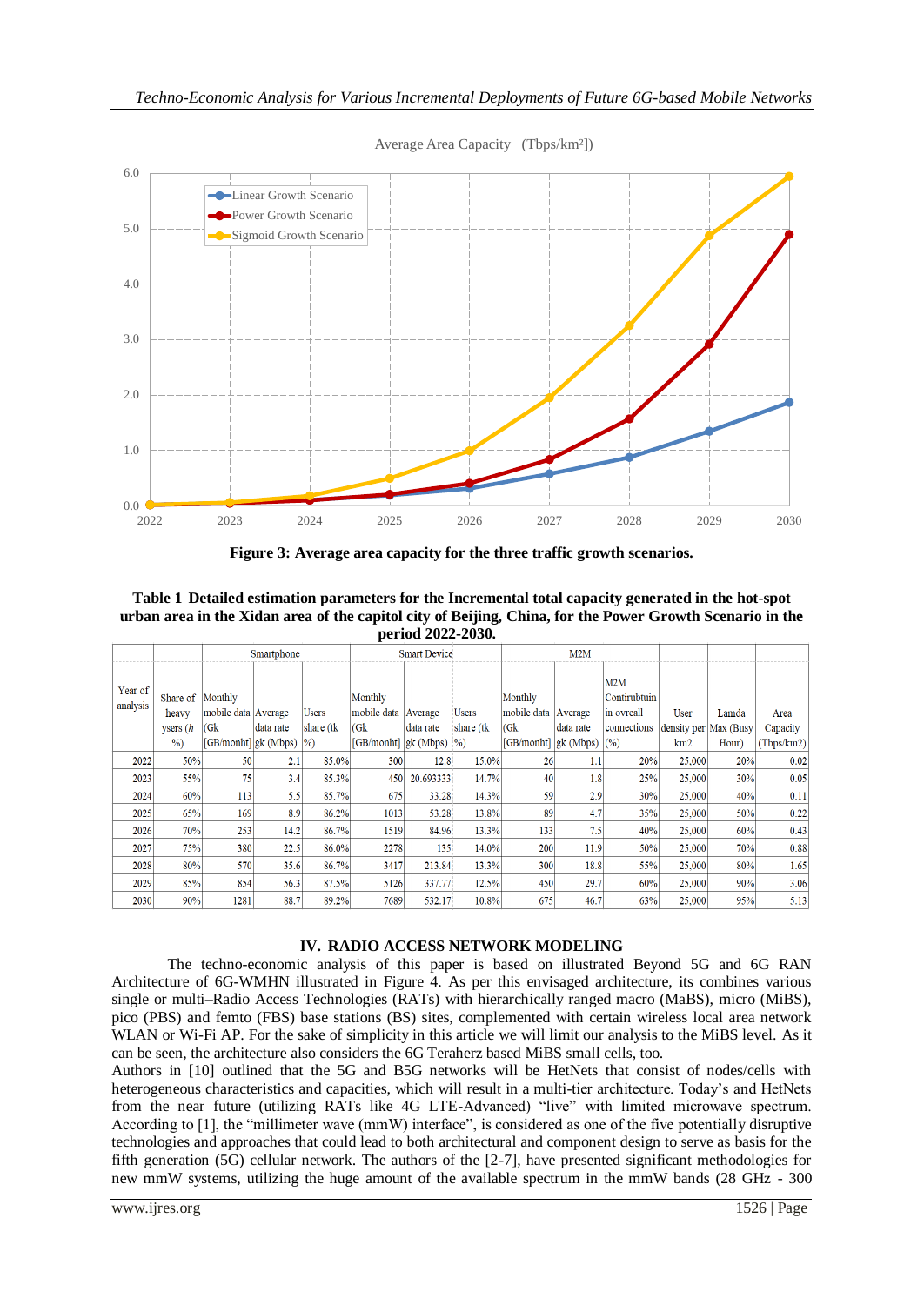GHz). Furthermore, the analysis conducted in [11] shows that Terahertz frequencies will likely be the first wireless spectrum that can provide the real time computations needed for wireless remoting of human cognition, what is required for the B5G and even 6G networks. Articles [11, 13, 14] are extensively covering the concept and aid in the development and implementation of the sixth generation (6G) of wireless networks, and beyond. They conclude that frequencies from 100 GHz to 3 THz are promising bands for the next generation of wireless communication systems because of the wide swaths of unused and unexplored spectrum. With this regard, also from the high consideration is the WLAN deployment as complimentary RAT, related to what we consider the following three standards of IEEE: 802.11n, 802.11ac and 802.11ax.



**Figure 4: 6G-WMHN RAN Deployment Scenarios Architecture.**

A particular MNO may consider various expansion strategies of its RAN, when trying to respond to the demand as per the three traffic growth scenarios elaborated in Section 3 above. According to [23] and our contribution [21], we consider the following three expansion paths:

- 1. Expansion strategy considering both cellular and WLAN RATs, or so called *"Multi-RAT"*, where the 4G-LTA, 5G and 6G RAT cells, are complemented with certain type of IEEE Wi-Fi standard enabled Access Point (AP).
- 2. Expansion strategy considering cellular only *"CE-ON1"* RATs combining 4G-LTA, 5G and 6G RAT cells, by which the 5G MiBS and 6G MiBS will be built on new independent sites.
- 3. Expansion strategy considering cellular only *"CE-ON2"* RATs combining 4G-LTA, 5G and 6G RAT cells, but in this case by consideration of site reuse, or 5G from 4G MiBS site reuse and the 6G MiBS on the same site built for the 5G MiBS.

The dimensioning in all the three expansion strategies is based on goal to build enough base stations from particular type and RAT in certain year in order to cover the growth of the traffic (marked as " $\delta$ ") compared to the traffic level in the previous year, certainly by consideration of one of the three capacity growth scenarios elaborated in the Section 3. Also, for all three expansion strategies, the 5G based cells are introduced as of 2022, and 6G as of year 2027.

For the "Multi-RAT" expansion strategy, a 4G LTE-A is considered to be starting layout which in 2022 will be combined with the first 5G MiBS sites. Then, in 2023 the " $\delta$ " traffic is handled by adding the new sites with the IEEE 802.11n enabled sites. In 2024, on the same sites the " $\delta$ " traffic will be covered with the IEEE 802.11ac enabled sites. In 2024 and 2025 on the same sites build for the previous years WLAN, it is added new RAT with the IEEE 802.11ac type of access points. In the same within the period of four years, 2023-2026, every year a new carrier of the 5G MiBS sites is added at the same sites. Finally, in year 2027 an 6G RAT is introduced via the upgrade of the 5G MiBS sites with 1 x 6G MiBS carrier. Within the period 2028-2030, it is ass and additional 6G carrier is added on the existing MiBS sites.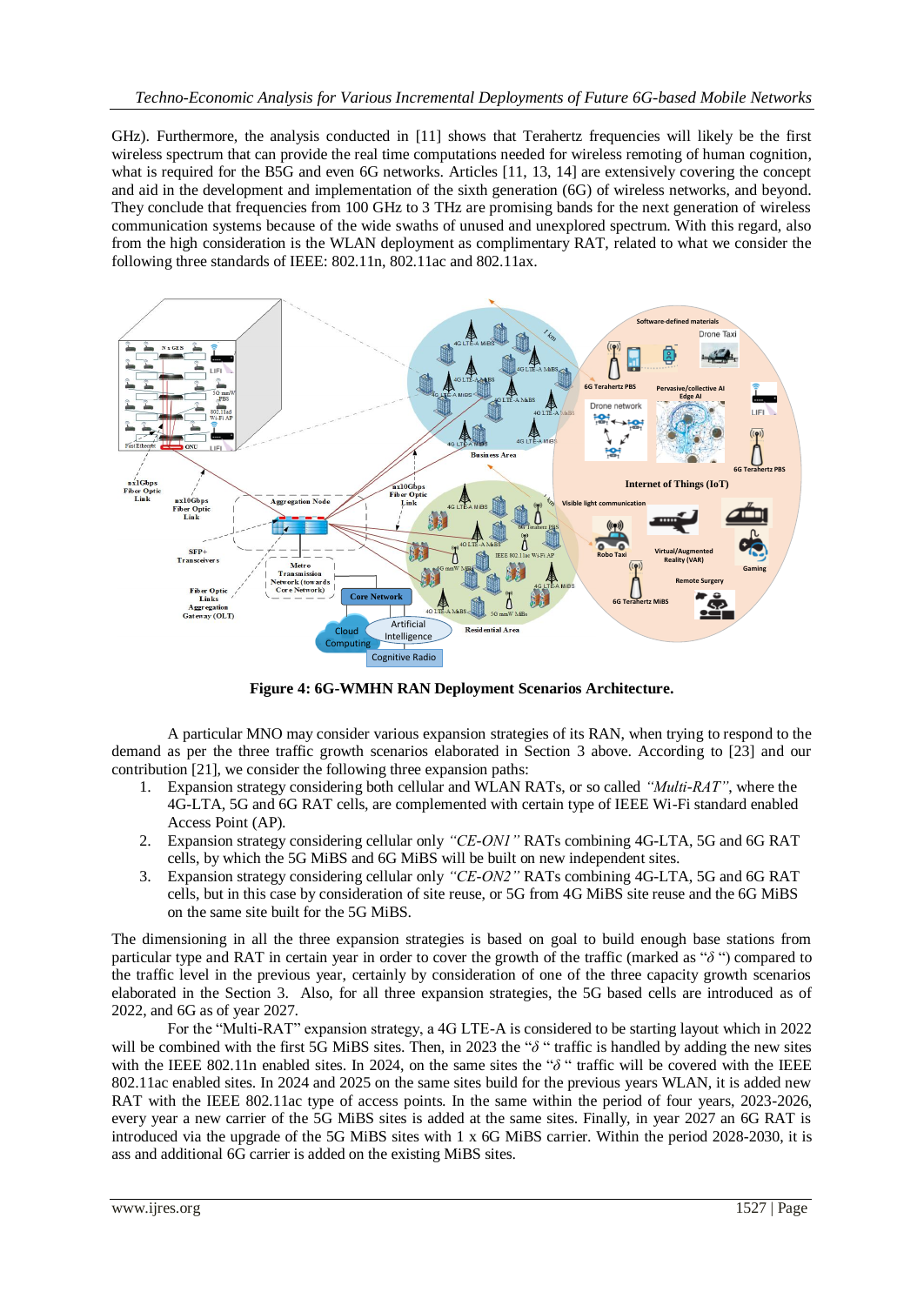Related to the *"CE-ON1"* and *"CE-ON2"* expansion strategies, we consider that the deployed 4G LTE-A MiBS in 2022 will be enriched with 1 carrier 5G MiBS in the same year. Now, the yearly " $\delta$ " traffic will be covered by adding single carrier of 5G MiBS per year until 2026, and from 2027 the yearly traffic increment will be treated by the 6G MiBS expanded with new single carrier each year until 2030. The difference between these two cellular only scenarios is that for the *"CE-ON1"* we consider all new sites for the yearly acceptance of the traffic incremental " $\delta$ ", and for the "CE-ON2" we envisaged the site reuse for the whole period 2022-2030. Table 2, summarizes the presented expansion strategies for an mobile network operator up to the year 2030.

**Table 2 Multi-RAT and cellular deployment strategies to handle the incremental traffic capacities (abbreviation "c." stands for "carrier")**.

| <b>Expansion Strategy</b> | Multi-RAT                          | CE-ON1 (all new sites)              | $CE$ -ON2 (sites reuse)                 |
|---------------------------|------------------------------------|-------------------------------------|-----------------------------------------|
| 2022                      | LTE-A MaBS $(5c) +5G$ MiBs         |                                     | 4G Mibs $(1c) + 5G$ MiBs $(1c)$ upgrade |
|                           | (1c)                               | $4G$ Mibs $(1c) + 5G$ MiBs $(1c)$   | at 4G MiBs site                         |
| 2023                      | $+5G$ MiBs $(+1c, tot. 2c) + WiFi$ |                                     |                                         |
|                           | $802.11n$ new site                 | $+5G$ MiBs $(+1c, \text{tot. } 2c)$ | $+5G$ MiBs (+1c, tot. 2c) site reuse    |
| 2024                      | $+5G$ MiBs $(+1c, tot. 3c) + WiFi$ | $+5G$ MiBs $(+1c, \text{tot}.3c)$   |                                         |
|                           | 802.11 ac at same site             |                                     | $+5G$ MiBs (+1c, tot.3c) site reuse     |
| 2025                      | $+5G$ MiBs $(+1c, tot. 4c) + WiFi$ |                                     |                                         |
|                           | 802.11 ax at the same site         | $+5G$ MiBs $(+1c, \text{tot. } 4c)$ | $+5G$ MiBs (+1c, tot. 4c) site reuse    |
| 2026                      | $+5G$ MiBs $(+1c, tot. 5c) + WiFi$ |                                     |                                         |
|                           | 802.11 ax at the same site         | $+5G$ MiBs $(+1c, \text{tot.} 5c)$  | $+5G$ MiBs (+1c, tot. 5c) site reuse    |
| 2027                      | $+6G$ MiBS (1c) upgrade at 5G      |                                     | $+6G$ MiBS (1c) upgrade at 5G MiBs      |
|                           | MiBs site                          | $+6G$ MiBS (1c) new site            | site                                    |
| 2028                      | +6G MiBs $(+1c, \text{tot}, 2c)$   | +6G MiBs $(+1c, \text{tot. } 2c)$   | $+6G$ MiBs (+1c, tot. 2c) site reuse    |
| 2029                      | +6G MiBs $(+1c, \text{tot. } 3c)$  | +6G MiBs $(+1c, \text{tot. } 3c)$   | $+6G$ MiBs (+1c, tot. 3c) site reuse    |
| 2030                      | +6G MiBs $(+1c, \text{tot. } 4c)$  | $+6G$ MiBs $(+1c, \text{tot. } 4c)$ | $+6G$ MiBs (+1c, tot. 4c) site reuse    |

## **V. KEY PARAMETERS OF THE RADIO ACCESS TECHNOLOGIES (RAT)**

For all BS/AP classes considered, the site coverage is dimensioned as circle area  $(A = \pi r^2)$ . According to [30], we model aggregated system capacity, *Tsyst*, as follows:

$$
T_{\rm syst} = W \cdot N_{\rm site} \cdot N_{\rm cell} \cdot S_{\rm eff} \tag{6}
$$

where *W* is allocated bandwidth in MHz,  $N_{site}$  is the total number of BS/AP sites within the system coverage area, *Ncell* is the number of cells and *Seff* is the cell average cell spectral efficiency in bps/Hz/cell.

According to [42], the IMT-Advanced UMa model considers inter-site distance of 0.5 km for MaBS. We assume 0.25 km cell range for the 4G LTE-A MaBS sites and 0.1 km cell range for the 4G LTE-A MiBS and 5G mmW MiBS sites because we assume it is deployed according to the 3GPP Urban Micro (UMi) model [42], too. This is in line with the elaborations in [2-5], where authors also estimate 0.1 km range for 3-sector 5G mmW MiBS site. For the sake of simplicity, we consider that the 6G THz MiBS will have the same coverage range as the 5G mmW MiBS.

| Table 3: Coverage and capacity KPIs for different RAT type of BSs/APs classes. |
|--------------------------------------------------------------------------------|
|--------------------------------------------------------------------------------|

| <b>BS/AP Class</b><br><b>RAT</b> Parameter      | 4G<br>LTE-A<br>MaBS | LTE-A<br>4G<br><b>MiBS</b> | mmW<br>5G<br><b>MiBS</b> | THz<br>6G<br>MiBS | Wi-Fi IEEE<br>802.11n AP | <b>IEEE</b><br>Wi-Fi<br>802.11ac AP | Wi-Fi IEEE<br>802.11ax AP |
|-------------------------------------------------|---------------------|----------------------------|--------------------------|-------------------|--------------------------|-------------------------------------|---------------------------|
| Range (km)                                      | 0.25<br>0.1         |                            | 0.1                      | 0.1               | 0.03                     | 0.03                                | 0.03                      |
| Coverage (km <sup>2</sup> )                     | 0.2                 | 0.03                       | 0.03                     | 0.03              | 0.003                    | 0.003                               | 0.003                     |
| Sectors                                         | 3                   | 3                          | 3                        | 3                 |                          | 1                                   |                           |
| Carriers                                        |                     |                            |                          |                   |                          | 1                                   |                           |
| Bandwidth<br>(MHz)                              | 20                  | 20                         | 500                      | 10000             | 34.4                     | 80                                  | 80                        |
| Carrier (GHz)                                   | 2.6                 | 2.6                        | 28                       | 3000              | 5                        | 5                                   | 6                         |
| Cell<br>Av.<br>Eff.<br>Spectral<br>(bps/Hz)     | 3.8                 | 4.2                        | 3.38                     | 10.8              | 8.37                     | 16.25                               | 15.0                      |
| Av. Cell Capac.<br>(Mbps)                       | 76                  | 76                         | 1690                     | 108000            | 228                      | 866                                 | 1200                      |
| Av. Site Capac.<br>$1 - 3$<br>sectors<br>(Mbps) | 228                 | 252                        | 5070                     | 324000            | 288                      | 866                                 | 1200                      |

Considering the best antenna configuration, based on [43] the average cell spectral efficiency for LTE-A is 4.2 and 3.8 bit/s/Hz/cell for the microcellular and base coverage urban environments, respectively. The cell edge spectral efficiency equals to 0.15 and 0.10 for the FDD UMi and FDD Uma (20 MHz carrier), respectively. Based on the empirical results of [2-5], for the mmW we consider average cell spectral efficiency of 3.34 bit/s/Hz/cell and 2.93 bit/s/Hz/cell when using 28 GHz and 73 GHz carriers, respectively. In this case, the 5%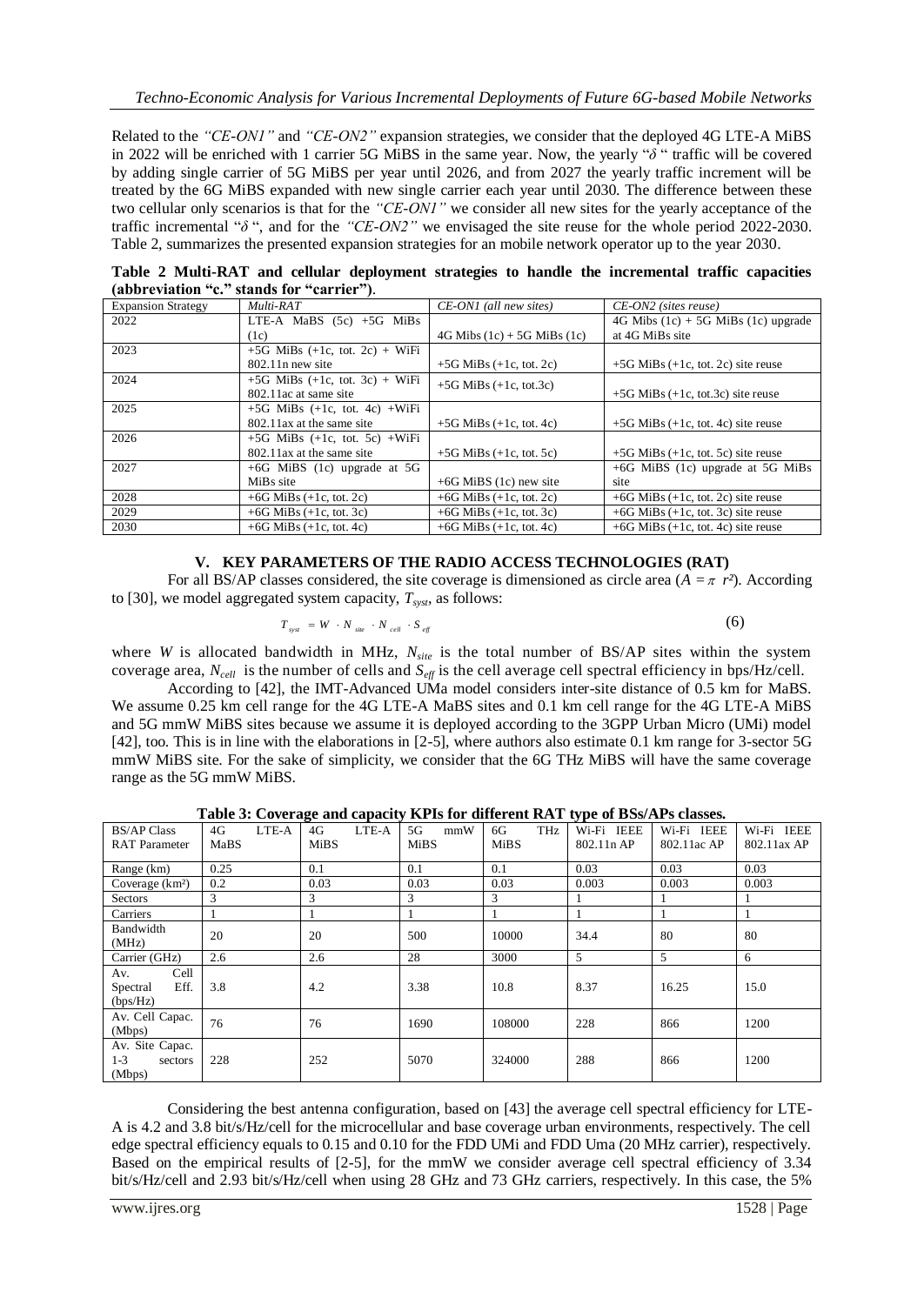cell edge rates are 52.28 Mbps and 24.08 Mbps when using 28 GHz and 73 GHz single carriers, respectively. Regarding the bandwidth, for the 4G LTE-A RAT we consider for each bandwidth chunks of 10 or 20 MHz and for the 5G mmW system in line with [2], [5] and [7], we consider the 50-50 UL-DL TDD split of the 1 GHz bandwidth (or 500 MHz chunk in DL).

We consider that the future 6G RAT are 5-10 years away from implementation, and that will benefit from the operation into THz frequency band, which is from 100 GHz through 3 THz, [44-46]. In this band an enormous data rates are expected to be achieved. According to [11, 12], Future wireless generations (e.g., 6G or 7G) are likely to allocate up to 10 GHz RF channels for each user in the THz regime, and by assuming that each user is able to exploit 10 bits/symbol modulation methods (or spectral efficiency of 10.0 bit/s/Hz) and 1000 times increase in channel capacity using yet-to-be-invented concepts beyond cooperative multipoint (CoMP) and Massive-MIMO, it is readily seen that data rates of 100 Terabytes/sec will be achieved.

For the Wi-Fi coverage-capacity deployment options, we consider that according to [47] it is very difficult to exceed 50-60% of the nominal bit rate of the underlying physical layer of Wi-Fi. In line with [23] the IEEE 802.11n standard envisages 34.4 MHz channel bandwidth at 5.2 GHz carrier frequency with the maximum physical layer data rate of 288 Mbps. According to [40], the IEEE 802.11ac products operating in the 5 GHz band with 80 MHz, with up to 30 m coverage range. According to [48], the maximum speed of a single 802.11ac stream is roughly 866Mbps, whereas a single stream of 802.11ax WiFi is 1.2Gbps.

According to all the above analysis in this section, the next Table 3 summarizes the coverage-capacity estimates in line with [43], [2] [4-7], [47, 49, 50].

#### **VI. MODELING THE INCREMENTAL COSTS OF THE NETWORK**

In this section, we consider the "up to date" initial and running cost estimates of various BS/AP classes for the period 2022-2030. Based on demanded capacity and coverage targets elaborated previously, it is forthright to estimate the number of BS/AP sites (*NBS/AP*) which multiplied with CAPEX figures per BS/AP class (*CBS/AP*), very closely yields the total CAPEX needed for deployment of particular 6G-WMHN layout, or:

$$
CAPEX_{AWM-HAN} \approx C_{BS/AP} \cdot N_{BS/AP} \tag{7}
$$

A BS of class *i* is associated with cost *c<sup>i</sup>* , including capital expenditures (CAPEX) and operating costs (OPEX). We consider the BS equipment, BS (site) installation & buildout, backhaul transmission equipment and Radio Network Controller (RNC) equipment as BS related CAPEX items and electric power, operation & maintenance, site lease and backhaul transmission lease as BS related OPEX items. We base our cost structure modelling to the methodology developed in [9, 15, 21, 22]. The total network cost comprising of radio access network (*CRAN*) related costs, business-driven (*CBUS/COM*) costs and costs for spectrum license (*CSPEC*) normalized per unit area (*АSYS*), can be presented as follows:

$$
C_{\text{TOT}} = C_{\text{RAN}} + C_{\text{BUS / COM}} + \frac{C_{\text{SPEC}}}{A_{\text{SYS}}} \qquad \left[\frac{\cos t}{\text{area}}\right] \tag{8}
$$

In this chapter, we diminish the spectrum and business related costs as sunk cost. The present values of the RAN related cost or the total accumulated Net Present Value of the network (*NPV (CTOT)*) represents the sum of the yearly cost in terms of annualized CAPEX and OPEX, which are discounted by discount rate of 12.5% (we equalize the discount rate to the Weighted Average Cost of Capital – WACC [31]), for the network life cycle of  $K = 10$  years, or:

$$
NPV (C_{TOT}) = NPV (OPEX) + NPV (Ann .CAPEX) \qquad (9)
$$

Furthermore, based on this cost modeling approach, the primary goal is to answer the question, which type of capacity expansion would minimize aggregate incremental cost or the Total Cost of Ownership (TCO) (for an expected traffic growth). According to [31], TCO should be used for offering a clear picture over the total involved costs for the entire studied period by taking into account the total expenses when running a network including acquisition price and yearly operating & maintenance costs.We consider the BS equipment, site installation & buildout, backhaul transmission as BS related CAPEX items and electric power, O & M, site lease and transmission lease as BS related OPEX items. . In line with [23], [31], in this study new base stations and upgrades of existing sites are deployed over time, because of what an annual price erosion should be considered for base station equipment.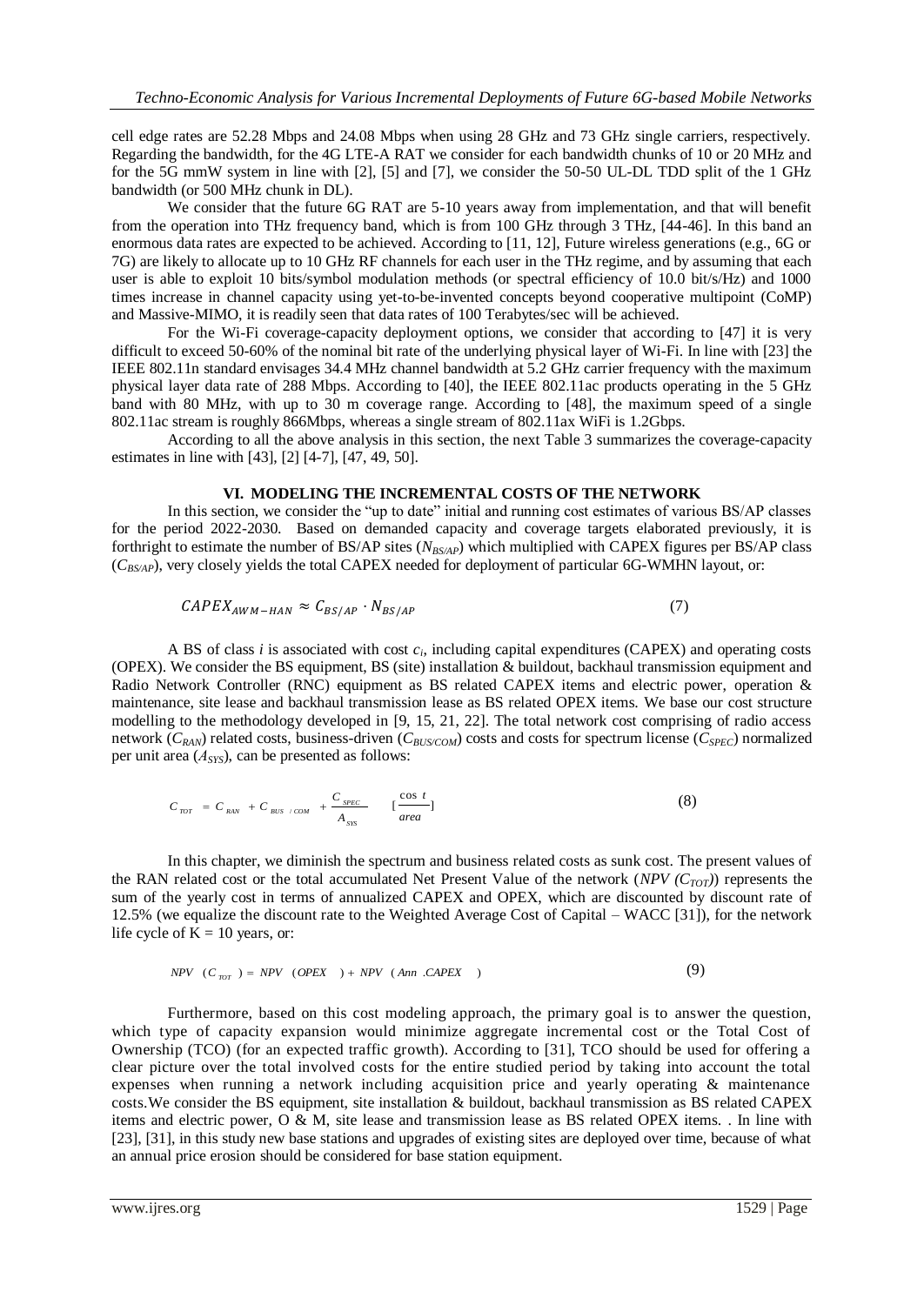| New sites                                          |           | CAPEX $(k \in)$ |      | OPEX $(k \in)$ |               |            |  |
|----------------------------------------------------|-----------|-----------------|------|----------------|---------------|------------|--|
| BS/AP Class/RAT                                    | Radio Eq. | Trans.          | Site | Trans.         | <b>Site</b>   | O&M, Power |  |
| 4G LTE-A MaBS - 3 sector and 3 carriers            | 30.0      | 30.0            | 30.0 | 15.0           | 10.0          | 9.0        |  |
| 4G LTE-A MaBS - 3 sector and 1 carrier             | 10.0      | 30.0            | 30.0 | 10.0           | 10.0          | 6.0        |  |
| 4G LTE-A MiBS - 3 sector and 3 carriers            | 15.0      | 30.0            | 10.0 | 15.0           | 5.0           | 2.5        |  |
| 4G LTE-A MiBS - 3 sector and 1 carrier             | 5.0       | 10.0            | 10.0 | 10.0           | 5.0           | 1.5        |  |
| 5G mmW MiBS - 3 sector and 3 carriers              | 12.8      | 30.0            | 8.0  | 15.0           | 5.0           | 2.5        |  |
| 5G mmW MiBS - 3 sector and 3 carriers (site reuse) | 12.8      | 30.0            | 0.0  | 15.0           | 0.0           | 2.5        |  |
| 5G mmW MiBS - 3 sector and 1 carrier               | 4.3       | 10.0            | 8.0  | 10.0           | 5.0           | 1.5        |  |
| 6G THz MiBS - 3 sector and 1 carrier               | 6.7       | 30.0            | 10.0 | 15.0           | 5.0           | 5.0        |  |
| WLAN 802.11n $AP - 1$ sector and 1 carrier         | 3.8       | 3.0             | 1.0  | 2.0            | $0.0^{\circ}$ | 0.75       |  |
| WLAN 802.11ac AP - 1 sector and 1 carrier          | 3.4       | 5.0             | 1.0  | 3.0            | 0.0           | 0.75       |  |
| WLAN 802.11ax AP - 1 sector and 1 carrier          | 4.1       | 5.0             | 1.0  | 3.0            | 0.0           | 0.75       |  |

| Table 4: Initial Cost drivers with respect to CAPEX and OPEX for newly BS/AP classes deployed in |
|--------------------------------------------------------------------------------------------------|
| concrete year (the reuse of the site is indicated).                                              |

In this article we consider the cost of 30 k€ for the 4G LTE-A RAT MaBS radio equipment supporting three carriers and three sectors. This would mean that price of additional transceivers per sector per carrier frequency is around 3.4 k€, or around 2/3 cheaper than the price for additional transceivers considered of 5.0 k€ in year 2007 in [23]. Further, based on the findings in [23], that price of a MiBS and PBS equals 50% and 15%, respectively of a single-carrier MaBS, we yield that radio cost will be around 15 k€ and 12 k€ for the MiBS and PBS supporting three carriers and three sectors with 4G LTE-A RAT, respectively. We consider 50% reduction in the 5G mmW MiBS radio equipment, by what we obtain 8.0 k€ and 6.0 k€ for the 5G mmW MiBS and PBS respectively. For the year 2007, authors in [23] estimate 5.0 k€ for the installation of the transmission at MaBS site and 5-7 k€ for the annual OPEX related to transmission. We consider the annual cost for transmission of 15 k€, as for the year 2013 the authors in [31] consider 10 k€. The [28] considers around 80 k€ for the MaBS in rural area and around 30 k€ for the MaBS in urban area. According to [31], for year 2010, this cost was estimated to be 10 k€ and the same price is considered in the [31] with lowering of 25% after period of 7 years (5% price erosion on yearly level). Authors in [31] consider the annual OPEX of 10 k€ for the MaBS site lease, what will be our estimate, too. With this regard, we consider the same OPEX related to annual operations and maintenance (O&M) and power consumption as estimated in [31], or 10 k€ and 5 k€, respectively. We model all other CAPEX and OPEX drivers of MiBS and PBS site compared to MaBS in line with the ratios outlined in [23], but we consider higher transmission related costs. Regarding the Wi-Fi APs, as benchmark we use the IEEE 802.11ac products of around  $€160$  [51] or 2.5 k€ per AP for the CAPEX and for the OPEX 5.0 k€.

Regarding the mmW based deployments, it should be noted that such hardware is far from commercialization so the price level is quite uncertain. Nevertheless, due to general declining trend of the prices for the BS related hardware, we expect that the radio equipment for the 5G mmW sites to be lower compared to 4G LTE-A RAT. Thus, considering the 5% yearly price erosion, we assume that the 5G mmW MiBS radio equipment supporting 3 sectors and 1 carrier, will be around 12.8 k€ for the reference year 2021. Quite opposite, because of the need to support the RAN capacity advances, we assume the transport cost for the typical PTP backhaul infrastructure to have an increasing trend.

The findings related to the cost items (CAPEX and OPEX) for 4G LTE-A MaBS, 4G LTE-A MiBS, 5G mmW MiBS sites and Wi-Fi AP sites are elaborated in detail in our contribution [20] which is based on the cost items analysis from [23, 27, 28, 31, 50, 52]. Based on this we assume to applicable the same cost items for the 802.11ax as for the 802.11ac, as well as, the same for the 6G THz MiBS like for the 5G mmW MiBS. As summary, Table 4 contains the cost drivers with respect to CAPEX, OPEX and total discounted costs for each of the newly deployed BS/AP classes enabled with various RATs. Finally, for the upgrade of the existing site, Table 5 summarizes the exact assumptions on incremental costs per unit for each of the particular expansion strategies considered in the Table 2 (M-RAT, CE-ON1 and CE-ON2). Transmission costs are considered to be stable or higher across the years due to the higher peak data rate required in the future. Nevertheless, with the introduction of 6G as of 2027 we consider that even reused sites, will need much significant increase of the CAPEX and OPEX for the transmission from the BS to the backhaul/core network.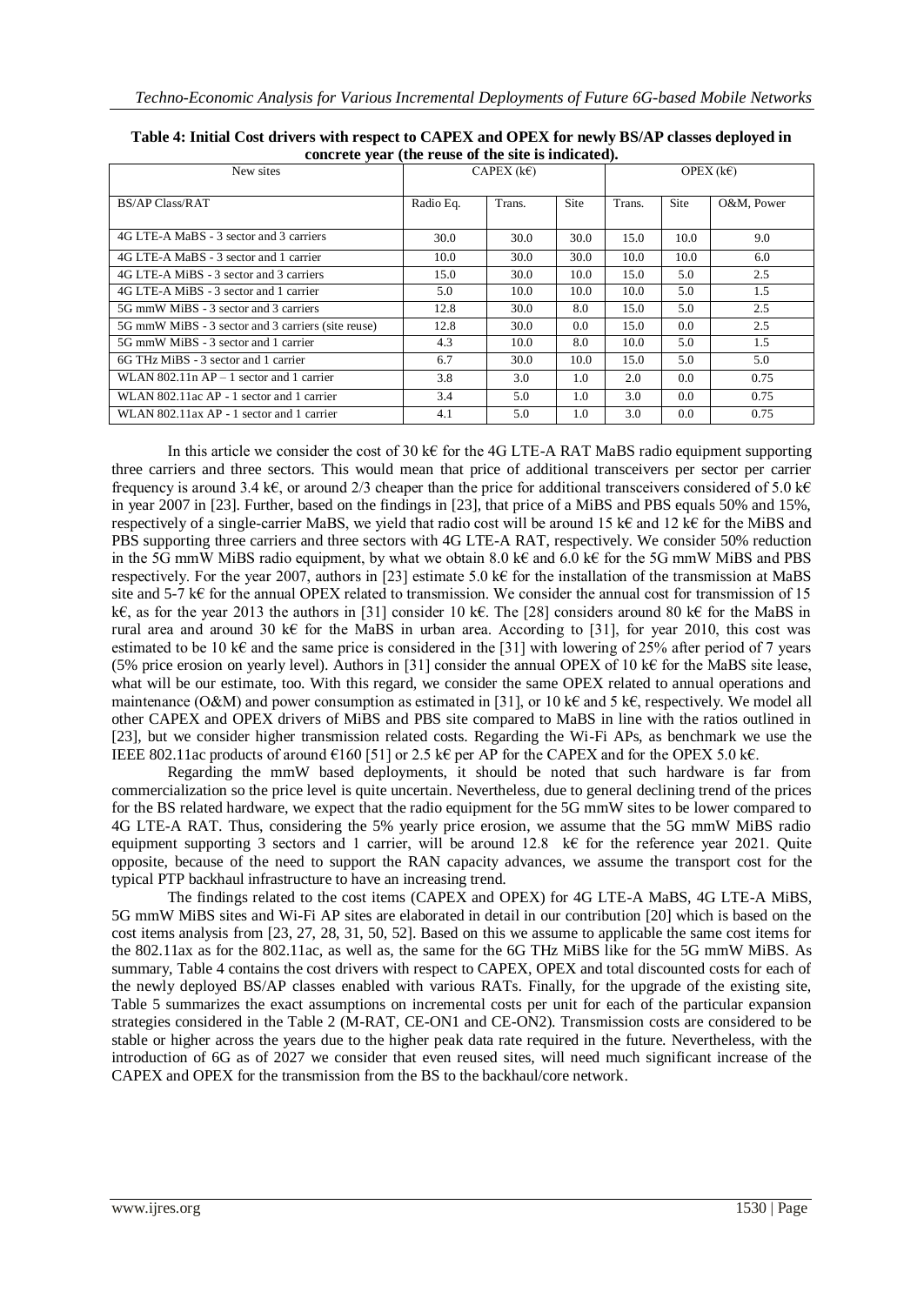| BS/AP Class/RAT -Upgrades of             |           | CAPEX $(k \in)$ |             |          | OPEX $(k \in)$ |            |
|------------------------------------------|-----------|-----------------|-------------|----------|----------------|------------|
| existing sites                           | Radio     | Transmi-        | <b>Site</b> | Transmi- | Site           | O&M, Power |
|                                          | Equipment | ssion           |             | ssion    |                |            |
| Dense 4G LTE-A MaBS - 3 sector and       | 10.0      | 0.0             | 30.0        | 10.0     | 10.0           | 6.0        |
| 1 carrier                                |           |                 |             |          |                |            |
| Dense 4G LTE-A MaBS - 3 sector and       | 30.0      | 0.0             | 10.0        | 15.0     | 0.0            | 6.0        |
| 3 carriers                               |           |                 |             |          |                |            |
| 4G LTE-A MaBS - 3 sector and 1           | 10.0      | 0.0             | 0.0         | 10.0     | 0.0            | 0.0        |
| carrier, upgrade with additional carrier |           |                 |             |          |                |            |
| 4G LTE-A MiBS - 3 sector and 1           | 5.0       | 0.0             | 0.0         | 10.0     | 0.0            | 0.0        |
| carrier, upgrade with additional carrier |           |                 |             |          |                |            |
| 5G mmW MiBS - 3 sectors and 1            | 4.3       | 5.0             | 0.0         | 10.0     | 5.0            | 0.0        |
| carrier (upgrade with site reuse)        |           |                 |             |          |                |            |
| 5G mmW MiBS - 3 sectors and 1            | 4.3       | 5.0             | 0.0         | 10.0     | 2.0            | 0.0        |
| carrier (upgrade of BS platfrom for hot  |           |                 |             |          |                |            |
| spot)                                    |           |                 |             |          |                |            |
| 5G mmW MiBS - 3 sector and 1             | 4.3       | 0.0             | 0.0         | 10.0     | 0.0            | 0.0        |
| carrier, upgrade with additional carrier |           |                 |             |          |                |            |
| Dense 5G mmW MiBS 3 sectors and 3        | 12.8      | 0.0             | 8.0         | 10.0     | 5.0            | 2.50       |
| carriers                                 |           |                 |             |          |                |            |
| Dense 6G THz MiBS - 3 sector, 1          | 6.7       | 20.0            | 0.0         | 15.0     | 0.0            | 5.00       |
| carrier, site reuse                      |           |                 |             |          |                |            |
| WLAN 802.11ac AP - 1 sector and 1        | 3.1       | 3.0             | 0.0         | 2.0      | 0.0            | 0.25       |
| carrier                                  |           |                 |             |          |                |            |
| WLAN 802.11ax AP - 1 sector and 1        | 4.1       | $\mathcal{R}$   | 0.0         | 2.0      | 0.0            | 0.25       |
| carrier                                  |           |                 |             |          |                |            |

| Table 5: Estimates on the incremental cost per BS/AP class for upgrades of existing sites, in the reference |
|-------------------------------------------------------------------------------------------------------------|
| year, for particular expansion strategy.                                                                    |

# **VII. RESULTS, ANALYSIS AND DISCUSSIONS**

Based on the inputs from the previous sections, in this section, we are presenting the simulation results for the TCO and NPV of the three expansion strategies (Multi-RAT, CE-ON1 and CE-ON2) for each of the considered mobile broadband traffic growth scenarios (LINEAR, POWER and SIGMO) in the period of 9 years from year 2022 to year 2030. To confirm, as elaborated earlier in this paper, the cost analysis is based on comparing the total cost for each deployment in order the MNO to be able to accept the targeted capacity demand for particular year. The related discounted incremental costs for each deployment scenarios are shown on the Figure 5.



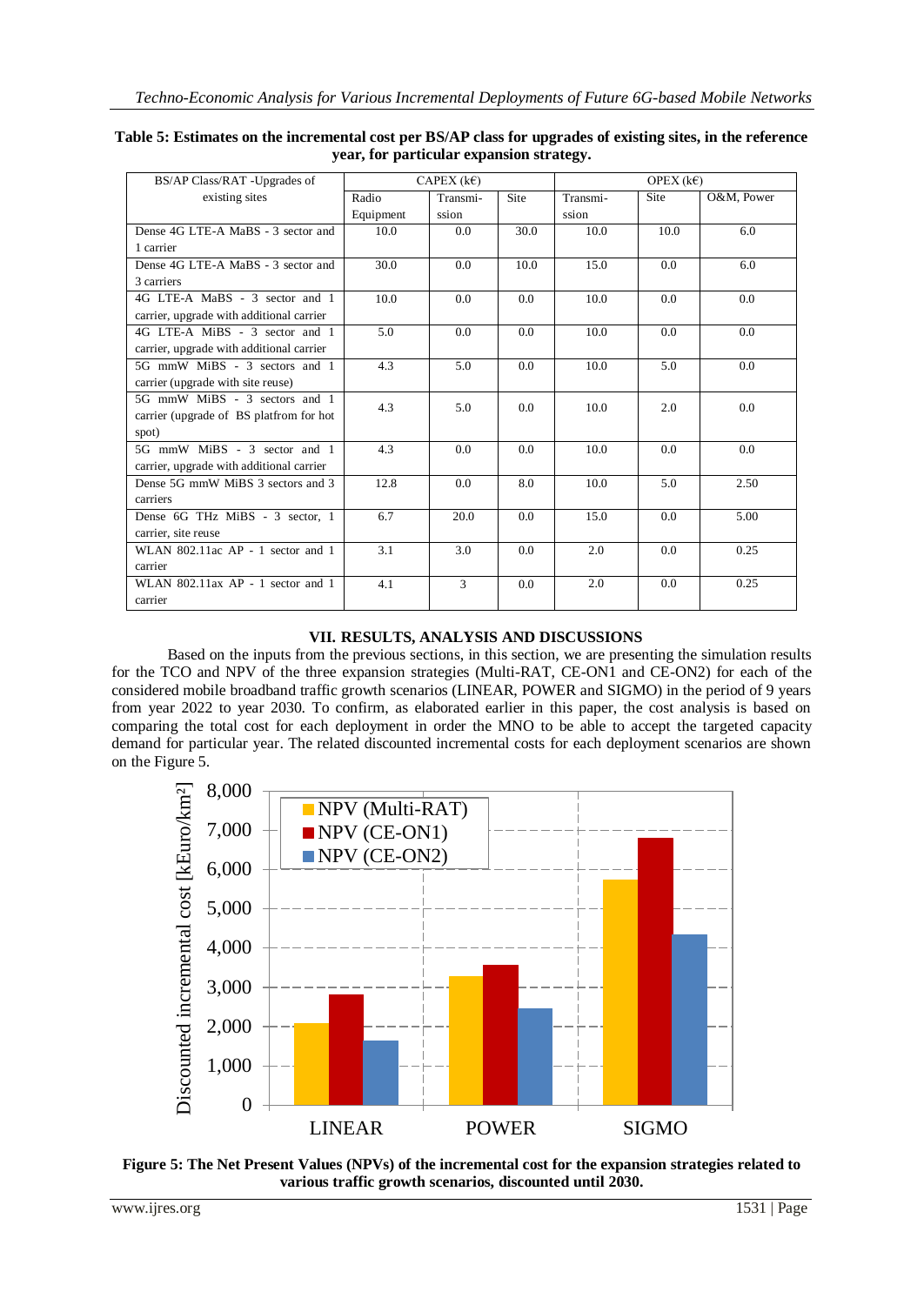From the presented results it can be concluded that for all three traffic growth scenarios, the lowest NPV is coming with the CE-ON2 expansion strategy, being around 1.8, 2.2 and 4.2 Mil€/km<sup>2</sup> for the liner, power, and sigmoid function traffic growth cases, respectively. The reason for this is that the site reuse strategy is showing significant lower capital expenditures, compared with the strategy considering only the new sites like CE-ON1, or Multi-RAT having combination between the new and site reused.

Thus, the CE-ON1 expansion strategy is showing the highest total discounted incremental cost for all three traffic growth scenarios, even though it is similar at around the 3.3 Mil€/km² with the Multi-RAT deployment at the power-function based capacity growth curve. Certainly, it needs to be concluded that even in the case of the CE-ON2 expansion strategy the NPV is rather high reaching around 4.2 Mil $\epsilon/km^2$  for the sigmoid functionbased traffic growth, especially that with the introduction of the 6G RAT it will be required a significant increase into the transmission increase what will bring also a higher operational expenditure on yearly level. In all three traffic growth scenarios, it is clear that CE-ON2 expansion strategy is lowering the NPV for around 30- 40% compared to CE-ON1 and for 10-20% compared to the Multi-RAT expansion strategy.

Regarding the Multi-RAT expansion strategy, it can be seen that despite the power function-based traffic growth is brining more expensive incremental deployment, it is just above 1 Mil€/km² more expensive compared to the liner traffic growth, due to the fact that the Multi-RAT strategy especially in the initial period of few years is relying of the more expensive and CAPEX driven LTE-A technology for macro and micro base stations, before the higher shift is achieved towards the 5G and advanced Wi-Fi RATs like IEEE 802.11ac and 802.11ax.

Related to the total number of used BS/AP sites in hot spots per km², the findings for each of the considered expansion strategy and traffic growth scenarios are summarized in Table 6. From these figures it can be concluded that higher number of BS/AP sites is required in the period 2024-2026, due to the enormous growth expected for all three traffic growth scenarios within this period from one side, and from other side due to the insufficiency of the 5G RAT sides to adequately respond to such growth. Nevertheless, this situation is rapidly changing with the launch of the 6G RAT envisaged for 2027. It can be seen that for the particular area of interested analyzed in this paper maximum 11 sites will be required to cope with the highest traffic growth in 2030 in case of the Multi-RAT scenario. Overall, the 6G RAT with its spectral efficiency and available bandwidth it is expected to decrease the need for the construction of the new sites even for more than10 times.

Going further, the aggregated incremental (non-discounted) expenditures representing the TCO per year are presented in Figure 5-1, 5-2 and 5-3, for all the three traffic growth scenarios). The TCO for the final year (2030) shows the overall costs throughout the entire period under research.

It can be found that in all three traffic growth scenarios, the most TCO is involved with the CE-ON1 expansion strategy. Surprisingly, in year 2030 the TCO for the Multi-RAT is slightly over passing the TCO of the CE-ON1 expansion strategy. From this, one can draw a conclusion that with the introduction of the 6G RAT, the need for the Multi-RAT based expansion is becoming obsolete. This is especially due to the enormous cell capacity coming with the 6G compared to the even most advanced IEEE 802.11 WLANs.

| Year                                  | 2022           | 2023           | 2024 | 2025 | 2026 | 2027           | 2028 | 2029           | 2030           |
|---------------------------------------|----------------|----------------|------|------|------|----------------|------|----------------|----------------|
| <b>LINEAR Traffic Growth Scenario</b> |                |                |      |      |      |                |      |                |                |
| Multi-RAT                             | $\overline{4}$ | $\overline{7}$ | 10   | 14   | 21   | 3              | 3    | 5              | 6              |
| CE-ON1/CE-ON2                         | $\overline{4}$ | 8              | 12   | 18   | 26   | 1              |      | $\overline{2}$ | $\overline{2}$ |
| <b>POWER Traffic Growth Scenario</b>  |                |                |      |      |      |                |      |                |                |
| Multi-RAT                             | $\overline{4}$ | 6              | 10   | 18   | 34   | 5              | 8    | 14             | 20             |
| CE-ON1/CE-ON2                         | $\overline{4}$ | 6              | 12   | 23   | 42   | 2              | 3    | 5              | $\tau$         |
| SIGMO Traffic Growth Scenario         |                |                |      |      |      |                |      |                |                |
| Multi-RAT                             | $\overline{4}$ | 9              | 22   | 53   | 84   | 10             | 13   | 16             | 11             |
| CE-ON1/CE-ON2                         | $\overline{4}$ | 10             | 25   | 65   | 104  | $\overline{4}$ | 5    | 6              | 4              |

| Table 6: Quantity of BS/AP sites per km <sup>2</sup> required in the hot spot layer to satisfy the excessive " $\delta$ " traffic |
|-----------------------------------------------------------------------------------------------------------------------------------|
| in particular year.                                                                                                               |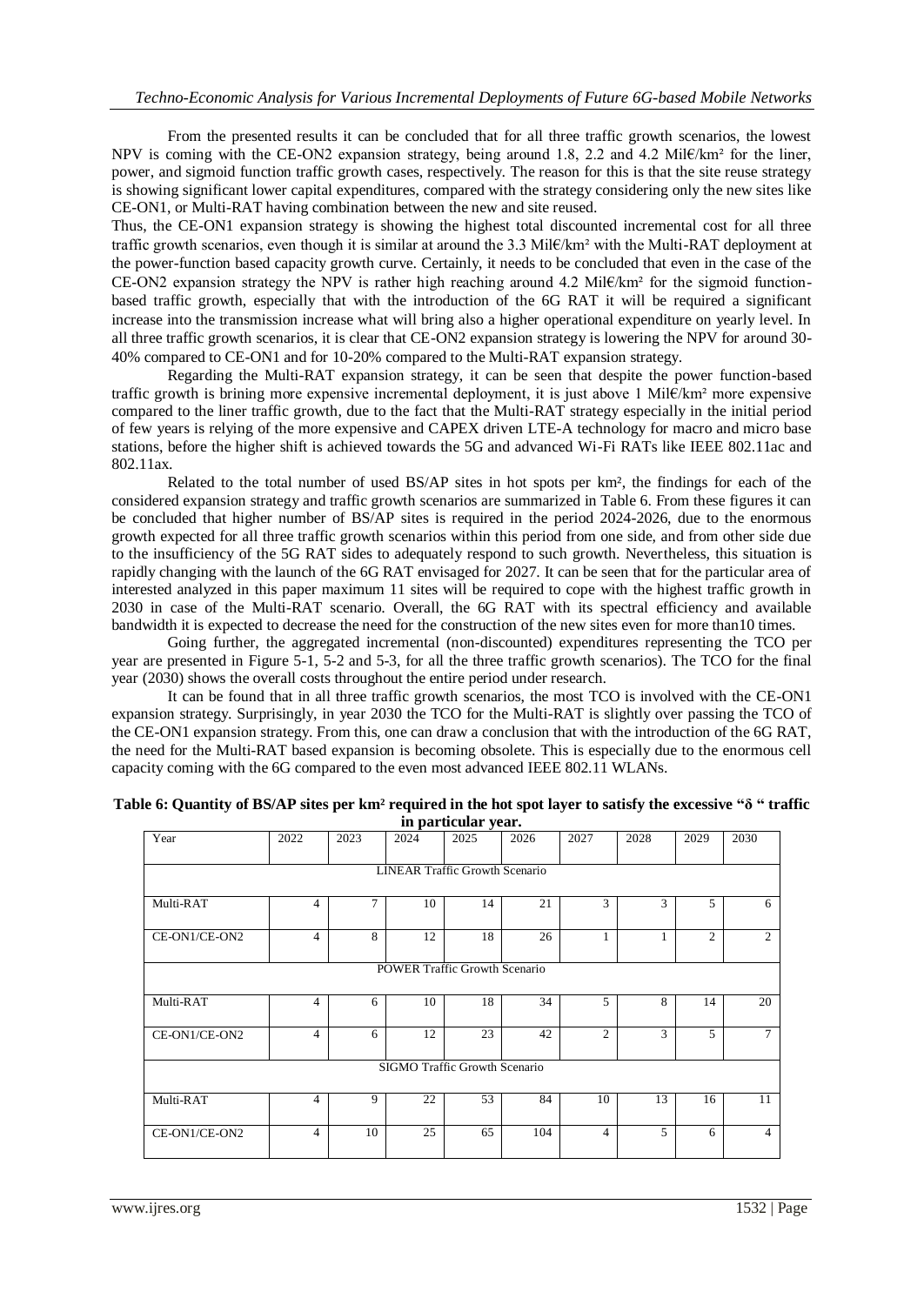With this regard, it can be concluded that the curves are following the same pattern in all three Figures 6, 7 and 8, saying that the TCO is flattened after the introduction of the 6G RAT, which is brining significant hopes for more profitable business on the MNO side as of 2027 onwards. Until 2026, the TCO for the Multi-RAT and CE-ON2 expansion strategies is insignificantly different and it is following the exponential growth pattern. Again, the CE-ON1 expansion strategy is delivering the higher TCO, due to non-utilization of the existing sites, what could be from particular concern if certain MNO can't afford site reuse due to certain reasons.



**Figure 6: The Total Cost of Ownership (non-discounted) per year for the Linear Traffic Growth Scenario.**



**Figure 7: The Total Cost of Ownership (non-discounted) per year for the Power Traffic Growth Scenario.**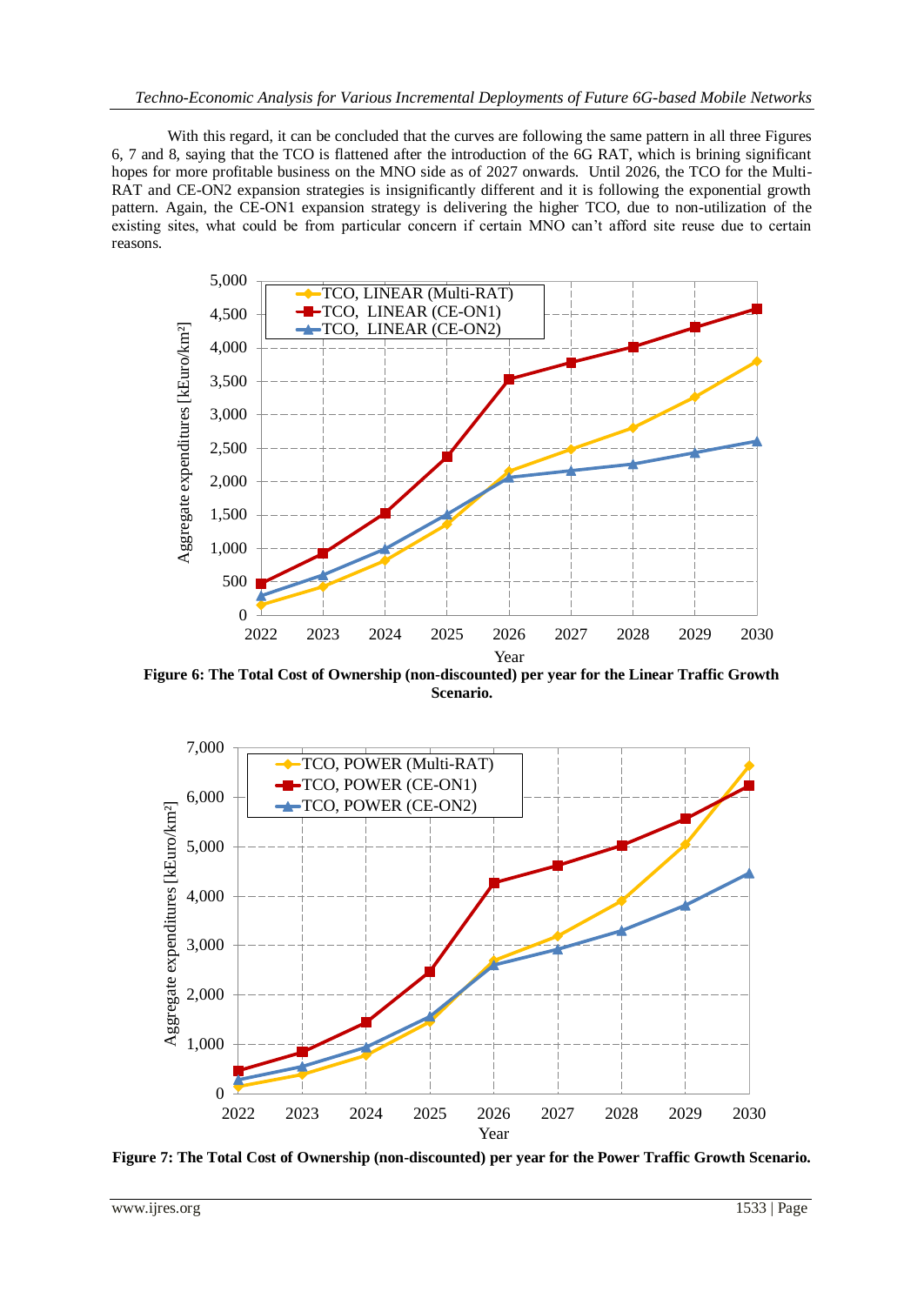

**Figure 8: The non-discounted Total Cost of Ownership (TCO) per year for the Sigmoid Traffic Growth Scenario**.

#### **VIII. CONCLUSION**

In this paper we conduct an extensive survey wit aim to assess the techno-economics capabilities of the existing and future advanced radio access technologies to cost-efficiently respond to the expected enormous data traffic growths, when utilized in the 6G-WMHN. As the mobile broadband traffic demand will continue to grow rapidly, we took into consideration expectations that the M2M traffic will reach 63% from the overall mobile connections by 2030, especially that our living world will become more and more the ubiquitous or IoT world, in which people, processes, data, and things connect to the Internet and each other. We consider three different traffic growth scenarios in the period 2022-2030, bringing high, very high and extreme mobile data user demand, in manner that all three scenarios are following different growth function, or linear, power, and sigmoid, respectively. For all three traffic growth scenarios we analyze and compare the cost-efficiency of 6G-WMHN build with multi-RAT solutions or cellular only solutions. Related to this, the unique contribution of this article is that here we originally propose incremental cost analysis, through determination of aggregate incremental (non-discounted) expenditures per year, or the TCO and NPV, over the longer period of 9 years in the future, based on future advanced RATs like 6G TeraHerz, 5G mmW, IEEE 802.11ax, as well as the current LTE-Advanced, Wi-Fi IEEE 802.11n and IEEE 802.11ac.

Some of the key findings show that the lowest NPV is coming with the CE-ON2 expansion strategy, the reason for this is that the site reuse strategy is showing significant lower capital expenditures, compared with the strategy considering only the new sites like CE-ON1, or Multi-RAT having combination between the new and site reused. Thus, the CE-ON1 expansion strategy is showing the highest total discounted incremental cost for all three traffic growth scenarios. In all three traffic growth scenarios, it is clear that CE-ON2 expansion strategy is lowering the NPV for around 30-40% compared to CE-ON1 and for 10-20% compared to the Multi-RAT expansion strategy.

In prospect of the number of utilized base station sites, the situation is rapidly changing with the launch of the 6G RAT envisaged for 2027. Overall, the 6G RAT with its spectral efficiency and available bandwidth it is expected to decrease the need for the construction of the new sites even for more than 10 times compared to nowadays 4G and 5G RATs. Furthermore, after the introduction of the 6G RAT also the TCO is flattened on long run, which is brining significant hopes for more profitable business on the MNO side as of 2027 onwards.

#### **REFERENCES**

- [1] F. Boccardi, "Five disruptive technology directions for 5G", IEEE Comm. Magazine, (2014) February.
- [2] M. R Akdeniz, "Millimeter Wave Channel Modeling and Cellular Capacity Evaluation", Cornell University Library. http://arxiv.org/abs/1312.4921, (2013) December.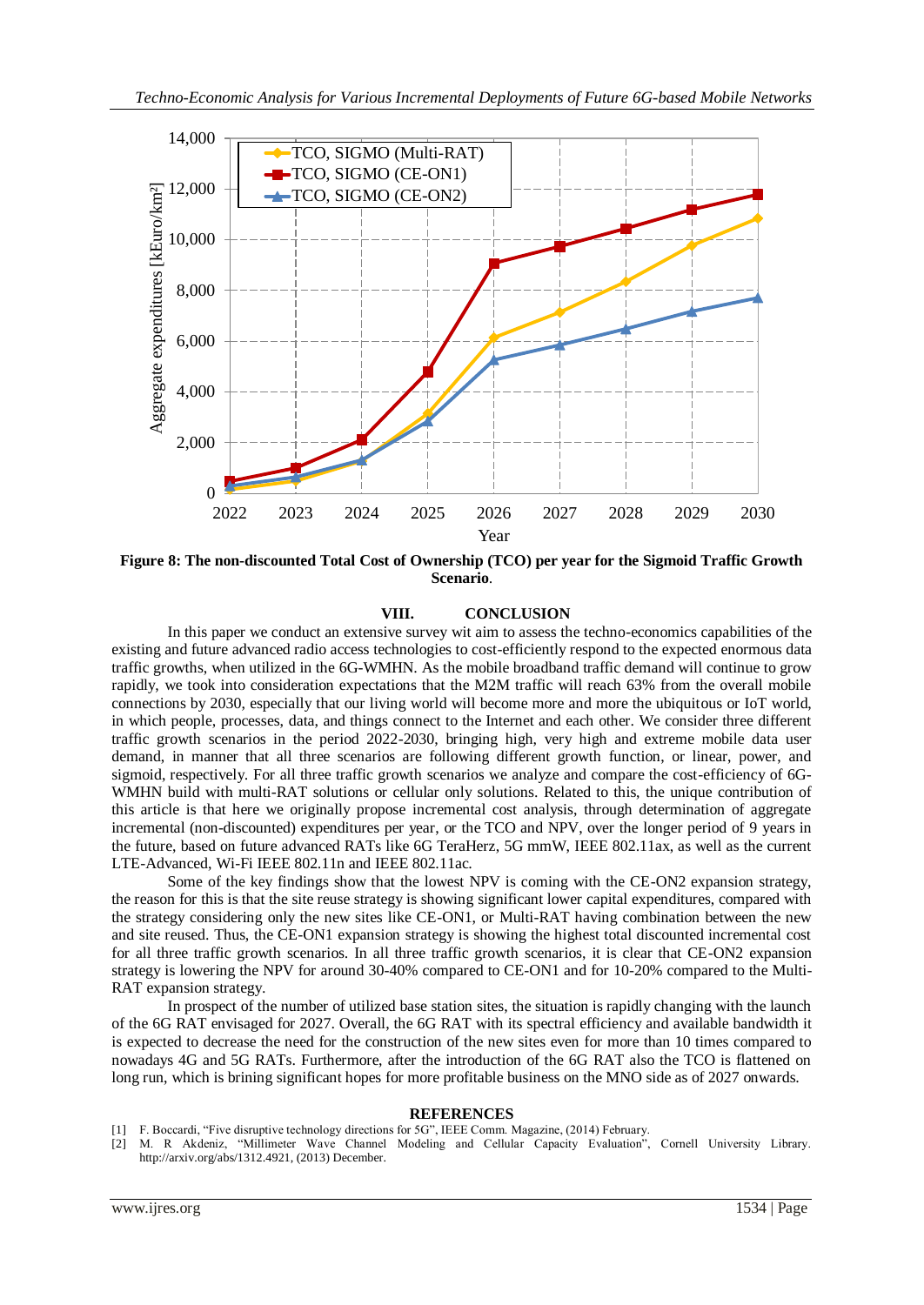- [3] Z. Hang, "Indoor 28 GHz Millimeter Wave Cellular Communication Measurements for Reflection and Penetration Loss in and around Buildings in New York City", 2013 IEEE ICC., (2013) June.
- [4] T. S. Rappaport, "Millimeter Wave Mobile Communications for 5G Cellular: It Will Work!", IEEE Access Journal, vol. 1, (2013), pp. 335–349.
- [5] S. Rangan, "Millimeter Wave Cellular Wireless Networks: Potentials and challenges", Proceedings of the IEEE, vol. 102, no. 3, (2014) March, pp. 366–385.
- [6] J.N. Murdock, "A 38 GHz Cellular Outage Study for an Urban Outdoor Campus Environment", in Proc. IEEE Wireless Commun. Netw. Conf., Apr. (2012), pp. 3085-3090.
- [7] F. Khan and Z. Pi, "Millimeter-wave Mobile Broadband (MMB): Unleashing 3-300GHz Spectrum", in Proc. IEEE Sarnoff Symposium, (2011) March.
- [8] Cisco Annual Internet Report (2018–2023) White Paper, March 9, 2020
- Report ITU-R M.2370-0 (07/2015) IMT traffic estimates for the years 2020 to 2030
- [10] E. Hossain, "5G Cellular: Key Enabling Technologies and Research Challenges", Cornell University, arXiv:1503.00674, (2015) February.
- [11] T. S. Rappaport, ''6G and beyond: Terahertz communications and sensing,'' 2019 Brooklyn 5G Summit Keynote, Apr. 2019. [Online]. Available: https://ieeetv.ieee.org/conference-highlights/keynote-tedrappaport-terahertz-communication-b5gs-2019?
- [12] Keysight Technologies, "RF Enabling 6G Opportunities and Challenges from Technology to Spectrum", 6G Flagship program (6gflagship.com) at the University of Oulu, Finland, 6G Research Visions, No. 13, April, 2021
- [13] Yang Zhao, et al.A Comprehensive Survey of 6G] A Comprehensive Survey of 6G Wireless Communications, , FICC conference, arXiv:2101.03889v2 [eess.SP] 16 Feb 2021
- [14] Ying Loong Lee, et al. 6G Massive Radio Access Networks: Key Applications, Requirements and Challenges 15 December 2020 DOI:10.1109/OJVT.2020.3044569, Publisher: IEEE
- [15] V. Nikolikj and T. Janevski, "State-of-the-art comparative cost modeling of heavily-loaded wireless heterogeneous networks", 4th International Conference VITAE, Aalborg, Denmark, (2014) May 11–14, pp. 1–5.
- [16] V. Nikolikj and T. Janevski, "Cost Modeling of Advanced Heterogeneous Wireless Networks under Excessive User Demand", 12th International Conference, WWIC 2014, Paris, France, in Proc. Wired/Wireless Internet Communications, Lecture Notes in Computer Science, A. Mellouk (Eds) Ed. New York: Springer International Publishing, vol. 8458, (2014) May 26-28, pp. 68-81.
- [17] V. Nikolikj and T. Janevski, "Applicable cost modeling of LTE-Advanced and IEEE 802.11ac based heterogeneous wireless access networks". In Proceedings of AICT 2014, the 10th advanced international conference on telecommunications, Paris, France, July 20– 24, 2014. Published in IARIA, 2014 International Journal on Advances in Telecommunications: (2014) July 20–24, pp. 125–131.
- [18] V. Nikolikj and T. Janevski, "A comparative cost-capacity modeling of wireless heterogeneous networks, implemented within the 0.7 GHz, 2.6 GHz, 5 GHz and 28 GHz bands". IEEE International conference on ultra-wideband (ICUWB), Paris, France, (2014) September 1-3, pp. 489-494.
- [19] V. Nikolikj and T. Janevski, "A Cost Modeling of High-Capacity LTE-Advanced and IEEE 802.11ac based Heterogeneous Networks, Deployed in the 700 MHz, 2.6 GHz and 5 GHz Bands", 4th International conference on selected topics in Mobile and Wireless Networking (MoWNet '2014), Rome, Italy, Sep 08-10, 2014, in Elsevier Proc. Procedia Computer Science, vol. 40, (2014), pp. 49-56
- [20] V. Nikolikj and T. Janevski, "State-of-the-Art Business Performance Evaluation of the Advanced Wireless Heterogeneous Networks to be Deployed for the "TERA Age", Wireless Personal Communications, Special Issue on "Recent Advances in Mobile and Wireless Networks", D.J. Deng et al (Eds), Springer US, Science+Business Media New York, vol. 84, Issue 3, (2015) October, pp 2241-2270,.
- [21] V. Nikolikj and T. Janevski, "Incremental Deployment Aspects of beyond 4G and 5G Mobile HetNets", 4th International Conference VITAE, Aalborg, Denmark, (2014) May 11–14, pp. 1–5. International Journal of Future Generation Communication and Networking, Vol. 8, No. 6 (2015), pp. 177-196, http://dx.doi.org/10.14257/ijfgcn.2015.8.6.18
- [22] S. Kitanov, I. Petrov, T. Janevski, (2021). "6G Mobile Networks: Research Trends, Challenges and Potential Solutions," Journal of Electrical Engineering and Information Technologies, Vol. 6, No. 2, pp. 67–77, 2021.
- [23] K. Johansson, "Cost Effective Deployment Strategies for Heterogeneous Wireless Networks", PhD Dissertation. The Royal Institute of Technology, Stockholm, (2007).
- [24] K. Johansson , "Relation between base station characteristics and cost structure in cellular systems", Proceedings of IEEE PMRC, (2004).
- [25] K. Johansson and A. Furuskär, "Cost efficient capacity expansion strategies using multi-access networks", In Proc. IEEE VTC, (2005) May.
- [26] K. Johansson, J. Zander, and A. Furuskär, "Modelling the cost of heterogeneous wireless access networks", Int. J. Mobile Network Design and Innovation 01/2007, vol. 2, no. 2, (2007), pp. 58-66.
- [27] J. Markendahl and O. Mäkitalo, "A comparative study of deployment options, capacity and cost structure for macrocellular and femtocell networks", in Proceedings of (IOFC 2010), Istanbul, (2010) September.
- [28] J. Markendahl, "Mobile Network Operators and Cooperation", PhD Dissertation. The Royal Institute of Technology, Stockholm, (2011).
- [29] Z. Frias and J. Pérez, "Techno-economic analysis of femtocell deployment in long-term evolution networks", EURASIP Journal on Wireless Communications and Networking (2012), pp. 2012:288
- [30] B. Mölleryd, J. Markendahl, and O. Mäkitalo, "Mobile Broadband Expansion Calls for More Spectrum or Base Stations", European Regional ITS Conference, Copenhagen, (2010) September, pp. 13-15.
- [31] R. Popescu, "Complementing macrocell deficits with either smallcells or Wi-Fi-willingness to choose based on the cost-capacity analysis", 24th European Regional Conference of the International Telecommunication Society, Florence, Italy, (2013) October, pp. 20-23.
- [32] J. Markendahl, "Business Innovation Strategies to Reduce the Revenue Gap for Wireless Broadband Services", Journal COMMUNICATIONS & STRATEGIES, no. 75, (2009) 3rd Q, p. 35.
- [33] D. H. Kang, K. W. Sung and J. Zander, "Cost Efficient High Capacity Indoor Wireless Access: Denser Wi-Fi or Coordinated Picocellular?", Cornell University Library, (2012) November.
- [34] B.G. Molleryd, "Spectrum valuation derived from network deployment and strategic positioning with different levels of spectrum in 800 MHz", ITS bi-annual conference, Tokyo, (2010) June.
- [35] Widaa, "Toward capacity-efficient, cost-efficient and power efficient deployment strategy for indoor mobile broadband", 24th ERCITS Conference, Florence, Italy, (2013) October, pp. 20-23.
- [36] Awadelkarim, "Interplay between cost, capacity and power consumption in heterogeneous mobile networks", 21st International Conference on Telecommunications (ICT), Lisbon (2014), May 4-7.